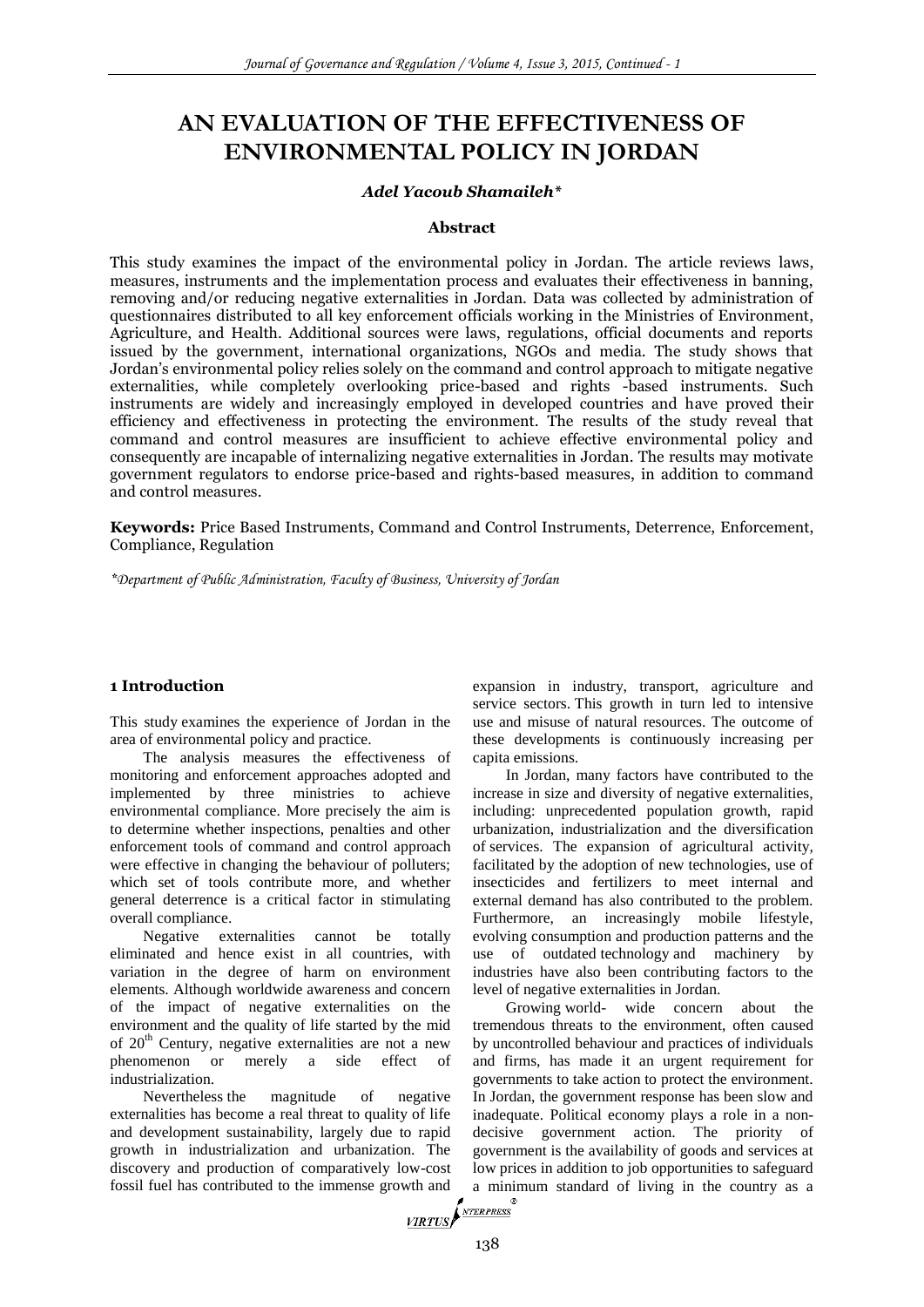requirement for political stability. As such, the government has turned a blind eye to the quality of goods and services, and the impact of their production and delivery on the environment for a long time. Ultimately however, environmental issues have come into the forefront of the policy agenda in Jordan thanks to external pressure.

Environmental policy agenda encompasses most sources and symptoms of pollution, including: air, water, and noise pollution, deforestation, improper use of fertilizers and pesticides (which deteriorate soil and ground water quality), conservation of biodiversity, dust and waste from construction and carbon intensity in the residential and transport sectors.

This study is based on a survey of the perception of key officials in the ministries of Environment, Agriculture, and Health who are responsible for implementing the regulations. This survey assesses the impact of enforcement alternatives on compliance and violations. The study also presents and analyses data from government documents and a sample of media reports.

## *1.1 Scope and objective*

This study explores the experience of Jordan in implementing environmental policy and aims to highlight aspects of success as well as aspects of failure and draw the appropriate lessons in order to enhance the performance of responsible organizations. The ultimate goal is to remove any obstacles that hinder the optimal outcome. In addition it provides an overview of the main mechanisms that have been adopted in developed countries to ensure maximum compliance, which can be tried in Jordan independently or alongside the established method.

#### *1.2 Research questions*

The study intends to answer the following questions:

1. To what extent has the environmental policy in Jordan achieved its goals? In other words, what is the impact of command and control instruments on change in the magnitude of negative externalities? What difference did regulations have made in terms of problem solving? Have the specified remedies worked?

2. Which enforcement measures proved to have a significant impact?

3. What is the degree of government commitment towards implementing its environmental policy?

## *1.3 The importance of the study*

Environmental pollution affects Jordan in a similar pattern as many countries of the world. Eleven years have elapsed since the adoption of environment law and the foundation of the Ministry of Environment to confront this issue. It is quite important to measure the results. Eleven years are sufficient enough to achieve measurable progress. Considerable resources were allocated annually to the ministry. These resources always have an opportunity cost, especially in a country with limited resources. Environmental regulations are enacted to achieve outcomes by changing individuals' and firms' irresponsible conduct. Any policy that does not achieve its goals is not only of no value but leads to unnecessary costs on the economy and humans.

Despite the importance of the issue, there has been no independent, neutral assessment of the effectiveness of environmental policy in Jordan yet. Therefore, this study attempts to fill the gap in the literature, and to provide insight into what has been achieved thus far. It explores areas of success, as well as causes of failure, and suggests recommendations on how to address the challenges of compliance monitoring and enforcement, based on international best practices.

### *1.4 Article organization*

This study is organized as follows: • Section One provides the literature review; • Section Two focus on the methodology, data sources and description; • Section Three presents data analysis and a demonstration of question-by-question descriptive results; • Section Four provides key findings, recommendations and conclusions.

#### **2 Literature review**

A detailed literature review of studies on the effectiveness of environmental regulations was carried out to identify methods that have had a positive impact on the outcome of environmental policies.

- The literature review covers the following items:
- a. Procedural definitions.
- b. Conceptual definitions.

c. Alternative policies to control, mitigate, and internalize negative externalities.

d. Compliance and enforcement mechanisms.

## *2.1 Procedural definitions*

a-1: Environment is defined as "the air, land, and water where people, animals, and plants live " (Cambridge Dictionaries Online, 2015)." *The word "environmental," however, is almost always used in reference to human interaction with the ecosystem. To increase precision, it thus seems reasonable to view "environmental" as a subset of the broader concept of "ecological," i.e., the intersection of human activities and ecological system"* from John Morelli page 5 (Morelli, 2011)

The legal definition of the environment "*is the physical surroundings that are common to human beings including the natural resources of land, air and the flora and fauna that inhibit them*" (Ganguly, na).

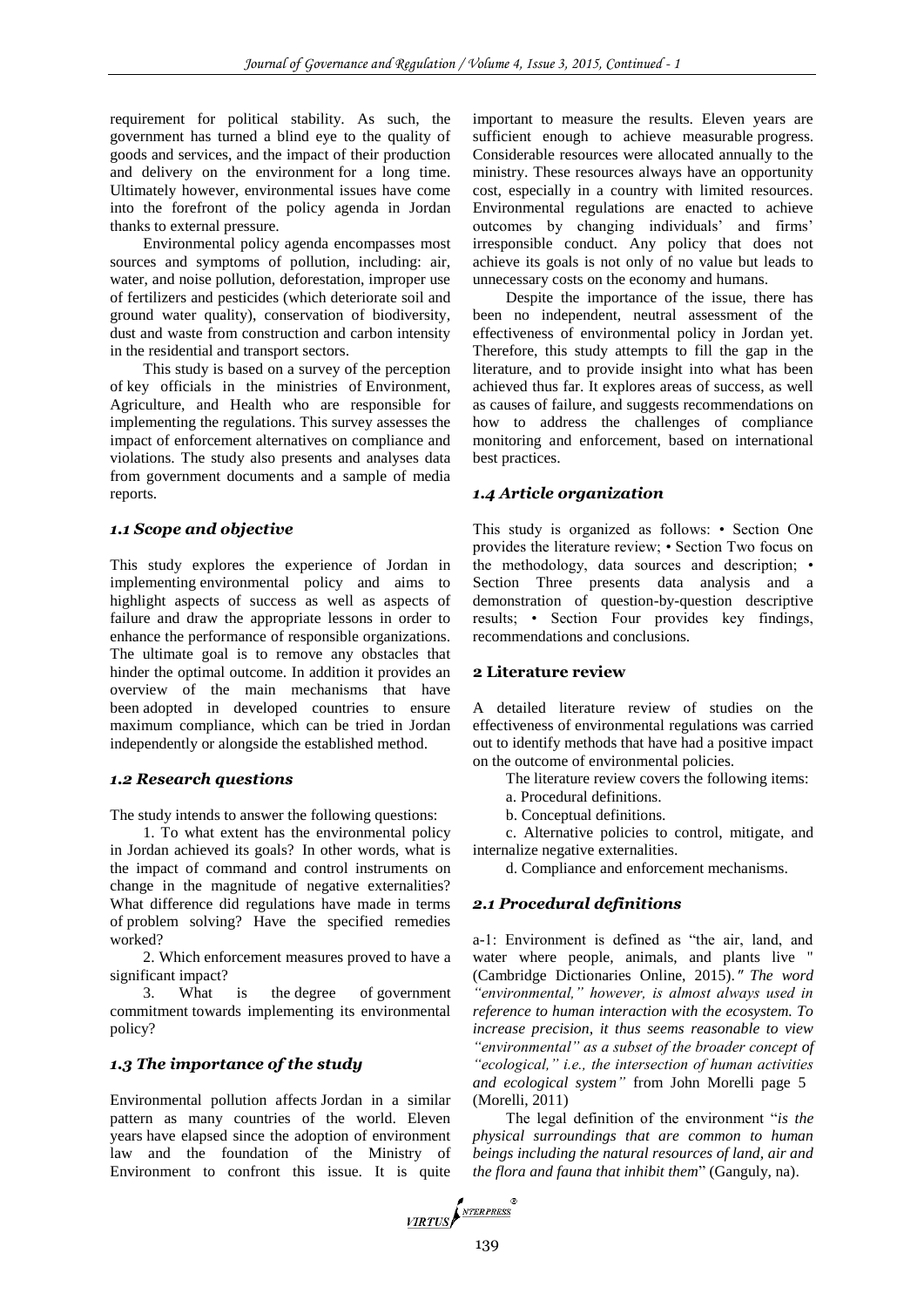Environment protection law in Jordan, defines the environment as the surroundings that incorporate all living entities, resources, air, water, soil and entities established by people (The Ministry of Environment, 2006) ).

a-2: Air pollutant: *"any substance emitted into the air from an anthropogenic, biogenic, or geogenic source, that is either not part of the natural atmosphere or is present in higher concentrations than the natural atmosphere, and may cause a shortterm or long-term adverse effect"* (Zannetti, 2007). "*Pollution' means the direct or indirect introduction, as a result of human activity, of substances, vibrations, heat or noise into the air, water or land which may be harmful to human health or the quality of the environment, result in damage to material property, or impair or interfere with amenities and other legitimate uses of the environment*" (The Europian Parliament and The Councel of European Union, 2008). "*Emission means the direct or indirect release of substances, vibrations, heat or noise from individual or diffuse sources in the installation into the air, water or land"* (The Europian Parliament and The Councel of European Union, 2008).

Air pollution is defined as the release into the atmosphere of particulate toxic elements by natural or anthropogenic sources (Hanna Zell, 2010). *"'Emission limit values' means the mass, expressed in terms of certain specific parameters, concentration and/or level of an emission, which may not be exceeded during one or more periods of time"* (The Europian Parliament and The Councel of European Union, 2008).

a-3:Regulations. Regulation is always looked at as the same as law. Regulations are usually enacted by parliaments or legislature bodies, ministries or departments**.** *"All the various rules, procedures, and practices related to regulation will, for simplicity, be referred to here as 'regulatory policy'. They are also sometimes referred to as 'regulatory management systems'"* (OECD, 2010 ).

a-4: Pollution prevention can be defined as the elimination or reduction of harmful wastes and pollutants at their origin. *"the act of reducing or eliminating the use, release or generation of a pollutant or potential pollutant through source reduction, recycling, reuse, reclamation or modification of existing practices."* ((EPA), 1990).

a-5: Licensing: Government authorization to engage in a business or profession or to do something otherwise banned.

a-6: Sanctions: Devices and penalties enforced to encourage or compel compliance.

a-7: Evaluation: A systematic and objective examination of a project, program or policy. Evaluation studies focus on policy design, adoption, implementation and outcome or output. The goal of evaluation studies is to provide donors, policy makers, interest groups with their findings in a credible and useful way. The results should point out

the relevance and achievement of objectives of the policy using indicators such as, impact, enhancement of efficiency, or the degree of effectiveness. Without these elements, it is not possible to determine the worth or significance of the policy or program (Rist, 2004) .

a-8: Effectiveness can be seen as a measure of how successful laws are in dealing with matters of concern. The degree of compliance provides a meaningful feedback of the effectiveness of the policy (Young, 2000)

a-9: Environmental indicators are simple measures of performance to inform evaluators and provide data regarding changes in the environment. (OECD data sources, 2013).

# *2.2 Conceptual definitions*

b-1: Negative externality: An externality exists when one individual's consumption or firm's production impose costs on others which are not transmitted through market forces. That cost takes the form of inconvenience, economic costs, health hazards, and direct suffering (Ulbrich, 2011). Externalities lead markets to deliver products and services that lower economic efficiency because the price of the good or service is below its actual cost to society, as *"the private calculation of costs differs from society's valuation of costs"* (Krause J. K., 1997); (Gruber, 2011).

Examples of negative externalities are: Secondhand smoke effects, environmental degradation, including: deforestation, noise from factories, air pollution, impacts of pesticide and growth hormone residues on human health and ground water) (Taylor, 2011). These costs need to be internalized by ensuring all stakeholders take these costs into consideration.

b-2: The role of government: Environmental protection to control negative externalities according to most economists is the responsibility of governments since the private sector is the main source of threat to the environment. Last decades experience of developed and many developing countries and from economic studies provide third world counties with a variety of methods. They can choose the most efficient and effective deterrent techniques which suit the prevailing culture, the stage of economic and social development, its administrative expertise and its political economy (Boyan, 1992); (Elinor Ostrom, 2002); (Winston, 2007); (Daniel A. Mazmanian, 2009).

b-3: Environmental Policy: Hogwood and Gunn (1984:13-19) (cited in (Persson, 2004) defined environmental policy as *"a field of activity; or expression of general purpose to protect the environment as a prerequisite for sustainable development*". According to Osman *"Public policy making is not merely a technical function of government; rather it is a complex interactive process influenced by the diverse nature of socio-political and* 

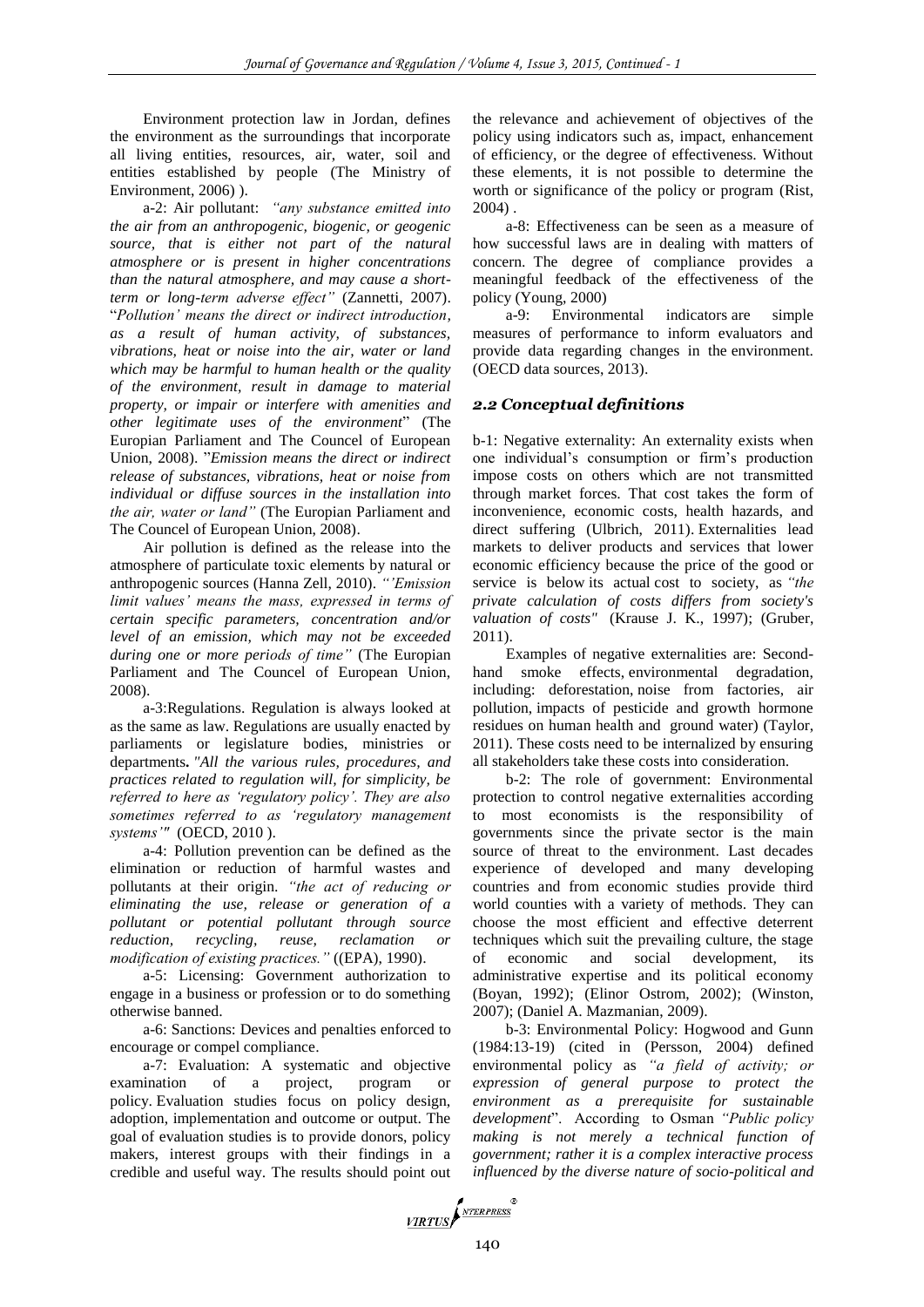*other environmental forces. These environmental forces that form the policy context lead to the variation in policies and influences the output and impact"* (Osman). *"Environmental policy reflects governmental strategies that aim to solve environmental problems and enhance its quality. They define environmental values and goals that are held by society"* from (Anderson, 2010).

# *2.3 Policies to internalize negative externalities*

Most studies and empirical research aims to come up with the most appropriate method to reduce negative externalities and internalize them. However, based on the literature review, there are two sets of policy alternatives for government to choose between. The first is economic theory based- policies. Second, Command and control regulations. The following sections review both methods briefly:

#### *2.3.1 Economic theory based-policies*

Negative externality can be defined as an inefficient allocation of resources. It is one aspect of market failure (Tresch, 2008). When conditions of competitive market are satisfied, market mechanisms are expected to attain Pareto efficiency, producing a level of output at which marginal social cost and marginal private costs are equal. However, at the presence of external effects like pollution, where production of a good or service generates harmful emissions, private costs diverge from social costs. Therefore the market no longer reaches Pareto efficiency, producing too much of the product that generates the undesired level of pollution. (James Alm, 2011); (Ulbrich, 2011).

Economic literature presents conditions under which it may be efficient, legitimate, and to some, an obligation on the governments to control negative externalities and restore efficiency through correcting the causes that led to market failure (Musgrave, 1989) (Hertog, 2010). However, not all economists accept such role for governments. They prefer the invisible hand (e.g. Friedman).

The majority of economists support the adoption of price-based and right-to-pollution policies because they are the most cost-efficient policies to internalize negative externalities at a reasonable cost, especially when the estimated costs represent a heavy burden (Fullerton, Leicester, & Smith, 2008); (Kuminoff, 2007). Economic instruments are supposed to be more economically efficient than legislative measures in that pollution reductions can be made for less cost. According to (Stavins, 2001) economic based policies allows: *"the burden of pollution control to be shared more efficiently among businesses".*

Since, negative externalities emerge because individuals and firms consider only their own costs and benefits, not the environmental costs or inconvenience to society when they decide how much to produce, consume and invest, economic instruments can make these external costs part of the polluter's decision. Polluters are supposed to realise that it is quite expensive for them to persist the old ways of production and consumption. Hence, they are expected to use their knowledge and experience to pick the best way of meeting environmental standards.

## *2.3.2 Prices vs. pollution rights*

## *2.3.2.1 Price-based measures*

Price-based measures uses direct and indirect taxes, Pigouvian taxes, per-unit tax, fees, excise duty, sales tax, or value-added tax as a remedy to market failure and restoring efficient resource allocation. (David Heres, 2013); (Hammar, 2004). Examples of environmental taxes include: petrol duty, vehicle excise duty, landfill tax, carbon tax and congestion charge, tax on plastic bags to restrict the extent of consumption and encourage recycling. Employing any form of these taxes represents a surcharge equal to the marginal damage caused by production of the good or service. The aim is to increase the private cost of production of goods to reflect their true cost and become equal to the social cost, eventually raising the after-tax price for consumers. The new after-tax price will induce a drop in the quantity of demand and consumption and consequently a reduction in negative externality. (Brouhle, 2004); (Robinson, 2002).

## *2.3.2.2. Rights-based measures:*

## *2.3.2.2.1 Tradable pollution rights*

A *"tradeable permit can be defined as a transferable right to emit a substance that can create pollution. Tradeable permits can be classified into three distinct forms – credit trading, averaging, and allowance trading"* (ELLERMAN, 2005) *.*

Tradable pollution rights is one of the decentralized methods for controlling negative externalities. The role of, government is restricted to setting standards for acceptable levels of environment quality. These standards represent a cut-off point between what is acceptable and what is not for each district of the country depending on the circumstances of each. Based on these standards, firms can apply to authorities to buy permits to use environment resources and release emissions up to the highest possible limit of concentrations of emissions set by authoritative agencies for that area. Firms are allowed to trade among themselves amounts of particular pollutants of the purchased permit to discharge (Belliveau, 1999 ); (Robinson, 2002).. This method offers firms to choose between two options, first to improve their old technology to reduce emissions from the existing process, or purchase more rights from other firms in order to preserve total emissions below

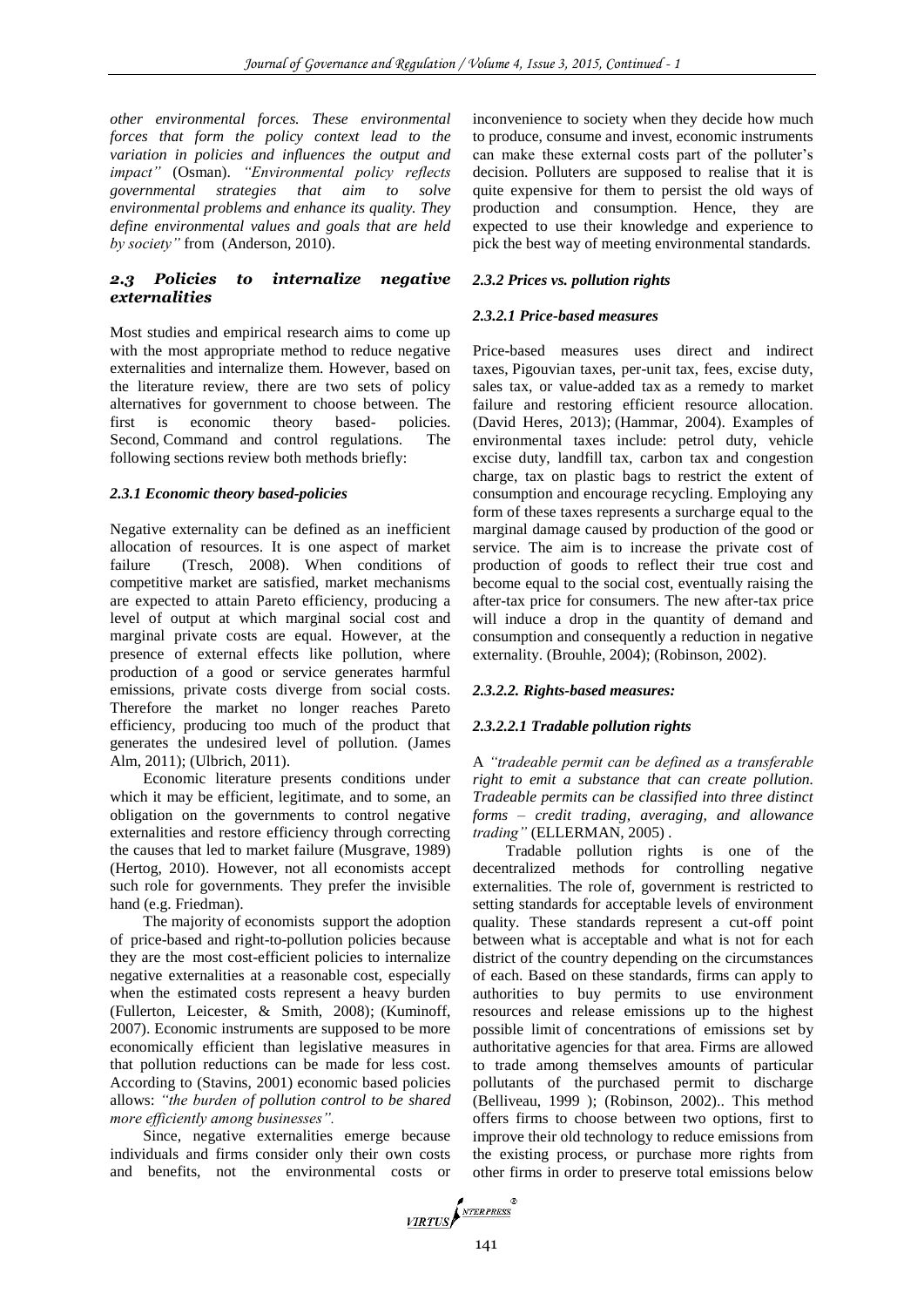the upper limit set earlier for that area. (Taussig, 1984); (Belliveau, 1999 ); (Keats, 2005); (Millock, 2004).

### *2.3.2.2.2 Cap and trade emissions*

Cap and trade is another example of market mechanism to mitigate negative externalities. Capand-trade *as defined by (ELLERMAN, 2005) " is an absolute cap on emissions and the ability to trade emissions under the cap. Although a logical progression from credit trading and averaging, allowance trading is in several ways a radical departure. For one thing, the compliance requirement is entirely different. Instead of determining compliance by reference to a common standard and sanctioned or compensated deviations from it, firms are required to surrender a permit for every unit of discharge. Although the cap may be very constraining in the aggregate, no firm is expected to meet any specific standard. It must only obtain and surrender an allowance that can be readily bought or sold in the market". "Two consequences flow from the cap and trade method: First, the regulator's task is not to specify an emissions standard, but a cap. This requires initial decisions concerning (1) an acceptable or optimal quantity of emissions and (2) the limits to trading, both spatially and temporally. Second, the rights to discharge are now explicit and must be allocated in some manner instead of being implicit and granted without question to the owners of the emitting facility" (ELLERMAN, 2005)p126*. This method of controlling negative externalities can achieve the environment goals without significant government intervention and at a low cost. (Zasloff, 2013).

## *2.3.2.2.3 The fourth form of economic-based mechanisms for constraining negative externalities*

The fourth form of economic-based mechanisms for constraining negative externalities is applying Coase Theorem: this method emphasis allocating property rights principle. Coase argued that once property rights are assigned, rational participants involved in an inefficient allocation can through negotiation settle the negative externality without government intervention (Ulbrich, Public Finance in Theory and Practice, 2011).

#### *2.3.2 Command and control regulation of negative externalities*

Regulations are two types: structural and social (Kay, 1990); (W. Kip Viscusi, 2005, 4th ed.). Structural regulation deals mostly with market arrangements, such as restrictions on entry of new firms or exit, and rules specifying instructions governing professional services.

Social regulation comprises regulation of negative externalities (Fullerton, Leicester, & Smith, 2008).

Regulation means *"the employment of legal instruments (rules and norms) in order to implement public policies"* (Fullerton, Leicester, & Smith, 2008). Environmental regulations adopted by government should be backed up by the threat of imposing a variety of penalties to compel polluters to avoid actions that initiate external costs.

Command and control measures vary with the magnitude of the threat to the environment. Some activities are banned totally. Others need licenses or to satisfy a set of firm conditions and prescriptions to guarantee social optimum. Authorities are supposed to adopt either international or regional indicators to ascertain violations of the total output limit. Regulatory bodies are required to oversee, inspect, warn, and then punish non-compliers. When it is feasible, command-and-control regulations forces firms failed to comply to replace their outdated technologies and capital to lessen their emissions. Results suggest that command-and-control regulations can be more efficient than market-based solutions when principal-agent problems are taken into account (Andrews, 2006). The main criticism to command-and-control method is the difficulty to monitor effectively perfect compliance (Russell, 1990); (Robert Hersh, 1999).

## **3 Comparison between command and control approach and price-based approach**

# *3.1 Advantage of regulation*

Regulation that illegalizes some activity may be much cheaper to monitor and enforce than any abiding to certain limit because it require more complex investigation and record-keeping.

# *3.2 Disadvantages of regulation*

1- Difficulty to monitor firms across the board and reversing prevailing patterns of production and consumption due to imperfect information.

2- Environmental policy needs a broader perspective. It cannot be implemented effectively by just imposing emission limits and requiring the use of more advanced capital and technologies regardless of firm's organizational and financial capabilities.

3- Decentralized mechanisms reduce the total cost of controlling negative externalities more efficiently and effectively than the centralized approach especially in cases of apparent differences in capabilities among firms (Stevenes, 2003) .

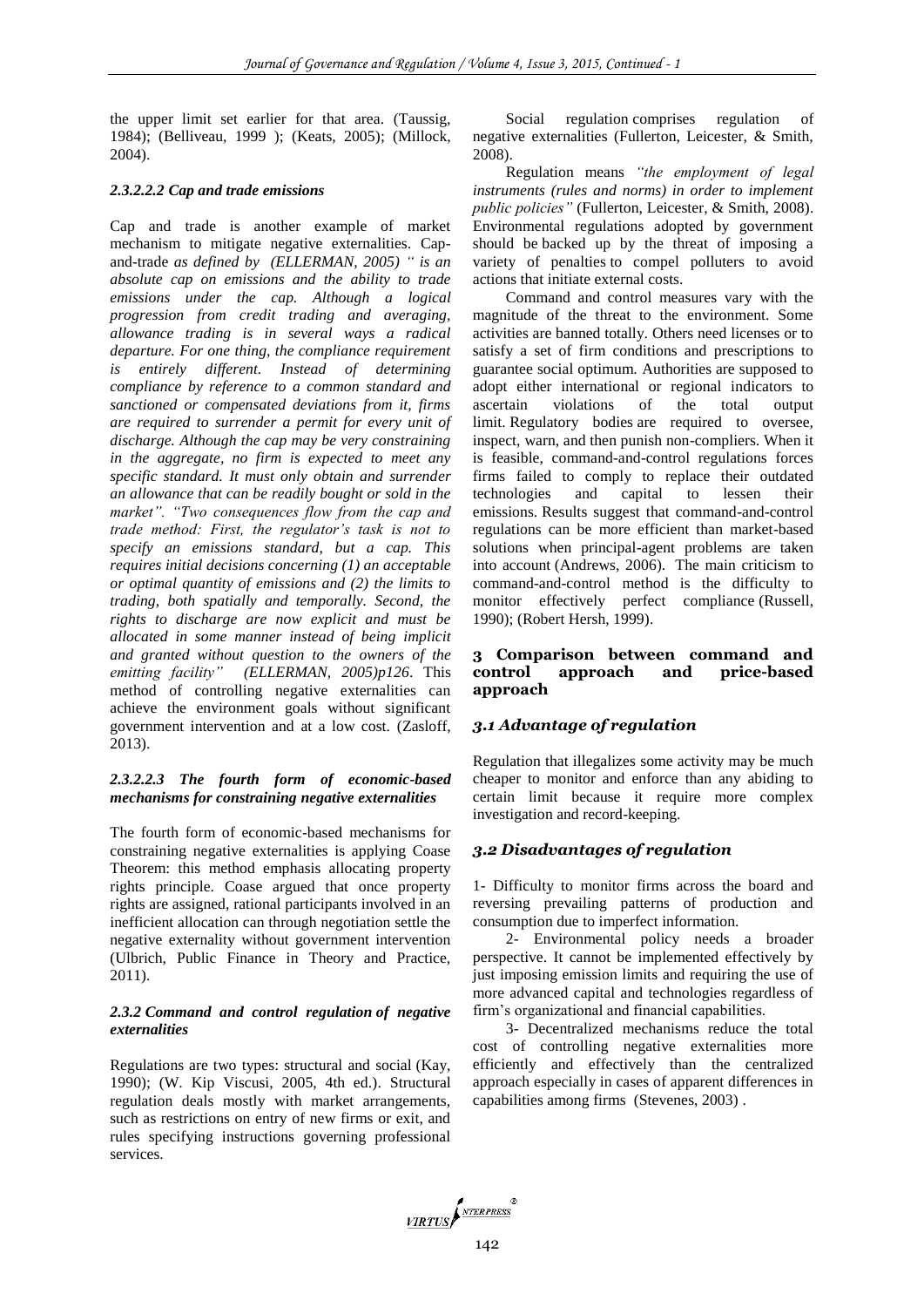## *3.3 Advantages of environmental taxes and other economic instruments*

The main advantages as mentioned in (Smith S. , 1992); (Bovenberg L., 2002); (Stevenes, 2003); (Fullerton, Leicester, & Smith, 2008) are:

1- Economy based methods abolish the need to seek detailed data on each firm, which lowers the authority's administrative costs. At the same time, polluters have the incentive to study all feasible options of compliance to avoid paying higher taxes.

2- Dynamic innovation incentive: Firms are more likely to adopt new technologies that have marginal cost below the tax rate.

3- Since representatives of government in abetment negotiations-in the case of command and control approach-assemble abatement costs from the firms themselves; firms have the opportunity to manipulate and control the outcome of negotiation for their own benefit. The experience of many countries which applied this method especially UK and the United States prove that the costs of monitoring pollution reduction and administration of the permits system is less than the command and control approach (Friedman).

# *3.4 Enforcement and compliance*

Compliance refers to the change in practices of individuals, businesses and industries to meet their legal obligations. Compliance enforcement is designed to cause people to do things, cease doing things, or continue to do things (Anderson, 2010). Deterrence is critical to the success of environmental policies, because it makes companies recognize the consequences of their illegal behaviour (Anderson, 2010). Compliance strategy depends on the theory background of regulators. If they follow the rationalist theory, *"regulators may provide positive incentives, such as subsidies for compliance, for example in the form of tax breaks, which may add to firms' compliance by affecting their cost-benefit calculus"* (OECD, 2004)*.* In other words it offers a carrot to encourage more respect to the environment while command and control always show the stick. Since companies are interested in maximizing their profit, they intend to comply if the cost of compliance is less than the cost of noncompliance or if the profit from noncompliance does not worth enforcement consequences.

Proponents of the *"normative environmental economics approach towards compliance to environmental regulations assumes that regulated agents are rational when making compliance decisions: They decide whether to comply or not on the basis of a cost-benefit analysis. This involves comparing expected compliance costs (i.e. expenses for technological and management improvement that will allow environmental requirements to be met) with non-compliance costs (i.e. costs of non-compliance* 

*fees, penalties and other associated costs) and eventually choosing the least-cost option. "* (OECD, 2004)*.*

Determinants of compliance are: appropriate definition of environmental problems, adoption a sequence of deterrence approach, reducing the scope for conflicting interpretations of the law and the opportunity for punishment evasion for lack of evidence, reliable legal authority to firmly implement the law, collective efforts among relevant departments, allocating sufficient resources, reliance on clear standards and indicators and limits of exceedances, awareness of the rule by the target group, and ability to comply (OECD, 2000).

## *3.4.1 Enforcement approaches*

Enforcement refers to actions taken by the government against violators to enforce legal provisions. It gives a governmental entity authority to impose sanctions (DEFRA, 2006).The consequence of weak monitoring leads to high rates of violation of environmental standards. Because monitoring is the most costly instrument, regulators substitute direct monitoring with self-monitoring (Russell, 1990) Command-and-control approach to environmental regulation requires tighter monitoring of compliance to compensate for lack of incentives, and relying only on enforcement action against non-compliers. (Gunningham, 1994); (Davies, 1998); (Russell, 1990). Prior to resorting to such procedures, use of cooperation, negotiation, and financial incentives could enhance the effectiveness of the environmental policy (Thornton, 2005); (Gray W. S., 2007).

## *3.4.2 Enforcement tools are*

a. Non-coercive forms of action: Voluntary understanding, consideration and cooperation from regulated entities.

b. Coercive methods include: Banning activities or products outright, licensing, license suspension, license revocation, imposing new requirement for obtaining an environmental license for activities that are likely to cause significant damage (Hunter, 1996), satisfying legal standards, pre-application discussions, permit denial, permit grant with conditions, not granting work order permits, monitoring through onsite visits for inspection and investigations by qualified inspectors (Videras, 2000); (Stafford, 2006); (Hunter, 1996). The set of enforcement procedures include: Monitoring through on-site visits for inspection and investigations by qualified inspectors, issuing notices after detection of violation, administrative order, closing the facility, civil and criminal prosecution (Hunter, 1996). Empirical research has not reached a preference of one method over the others (Lubell, 2009).

Results of several previous studies on the effectiveness of coercive and non- coercive

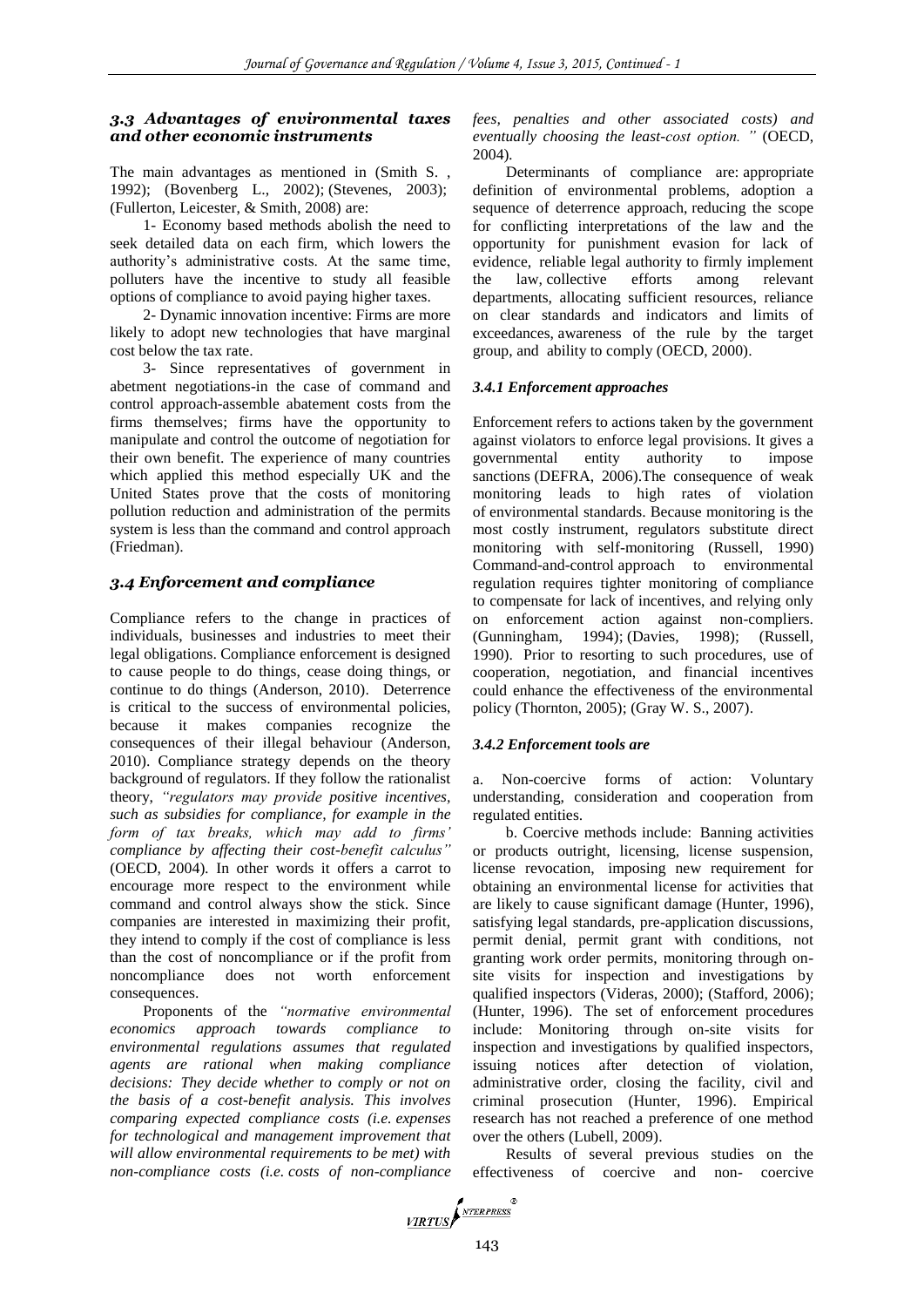enforcement alternatives demonstrate the following indications:

1. Administrative actions such as clean up notices and pollution abatement notices are a quick, simple, and produced positive results especially removing negative externalities once they are detected and reducing number of repeated offenses (Miller, 2005).

2. On-the-spot fines provide credible deterrence at a very modest administrative and legal cost.

3. Inspection: literature findings are inconclusive. Some studies found the impact of inspection is significant in changing violators' behaviour. Publication of the results of inspection and issuance of on-the-spot fines convince other violators in the locality or in the industry to avoid such behaviour thus encouraging compliance (Gunningham N. K., 2003); (Carlough, 2002); (OECD, 2000); (Stafford, 2006). Other studies show that repeated inspections at a plant, nearby plants, publishing compliance rates of other entities bring relatively positive and significant effect on compliance behaviour (Dietrich, 2004) (Decker, 2005); (Gray & Shadbegian, 2007); (Shimshack, 2006).

4. .Criminal lawsuits significantly reduce recidivism (Miller, 2005).

5. Public disclosure had a greater impact on emission levels and compliance than penalties (Decker, 2005); (The World Bank, 2000).

6. Large, old and unionized industries observe the regulations less and exceed permitted limits more than their counterparts. The findings also reveal that they pay no attention to inspections. (Rassier, 2006); (Gray W. &., 2005); (Gunningham N. T., 2005); (Foulon, 2002).

7. Enforcement Indicators: Formulation and adoption of indicators as a base for performance measurement, long-term commitment from senior management, and dedicated staff time for data collection and analysis proved to be essential ingredients for effective deterrence (Pascoe, 2004); (Orr Karassin, 2009).

8. Adequate physical, technical, and financial resources, suitable work environment, fair compensation, incentives, and training enabled regulatory authorities to achieve significant reductions in corporate violations (Staffords, 2003). (Stranlund, 1999).

# **4 Analytical framework**

### *4.1 Methodology and data sources*

Assessment of the effectiveness of enforcement measures is result-oriented. It asses the influence of

the entire process including inspection, detection, and the array of penalties, and compare the achieved outcome with the planned or expected outcome (Thornton, 2005). Regulations are put in place to protect the environment. In other words, evaluation studies should, according to (Anderson, 2010), answer the question: What difference does the regulation make in the magnitude and trend of the problems?

Measurement of the effectiveness of the environmental policy requires:

1- Historical benchmarks and indicators to measure the reduction in the problem after treatment. (Carlough, 2002); (OECD, 2010 ). Historical indicators help determining the extent to which behaviour complies with the regulatory or policy standards. (Ellig, 2010); (Marc, 2006); (Jacobzone *et al*., 2007).

2- Examining how well the officials in the regulatory institution implemented the regulatory policy (Stéphane, 2007). The success of the administration depends to large extent on the qualifications and attitudes of the personnel in general and professionals in particular and the collaboration of governmental institutions. (Andrews., 1993); (Helmut, 2002).

#### *4.2 The research model*

The conclusion from the literature review shows that the command and control enforcement instruments most frequently used by governments to bring industries and other sources of negative externalities to compliance are: banning, licensing, monitoring, inspection, administrative notes, fines, imprisonment, and finally shutting down facilities. Since environmental protection policy in Jordan relies on the instruments of command and control approach (Ministry of Environment, 2014), this study uses those instruments as independent variables to explain variation in the dependent variable. The dependent variable is reduction in the adverse impact on environment.

The study focuses on the following areas only:

1. The effect of regulations on air, noise, and water pollution.

2. The effect of regulations and waste water management on water quality protection.

3. The effect of regulations on soil protection.

4. The effect of regulations on climate change.

5. The effect of regulations on habitat and species protection.

Therefore, the theoretical research model of this study consists of the following dependent and dependent variables:

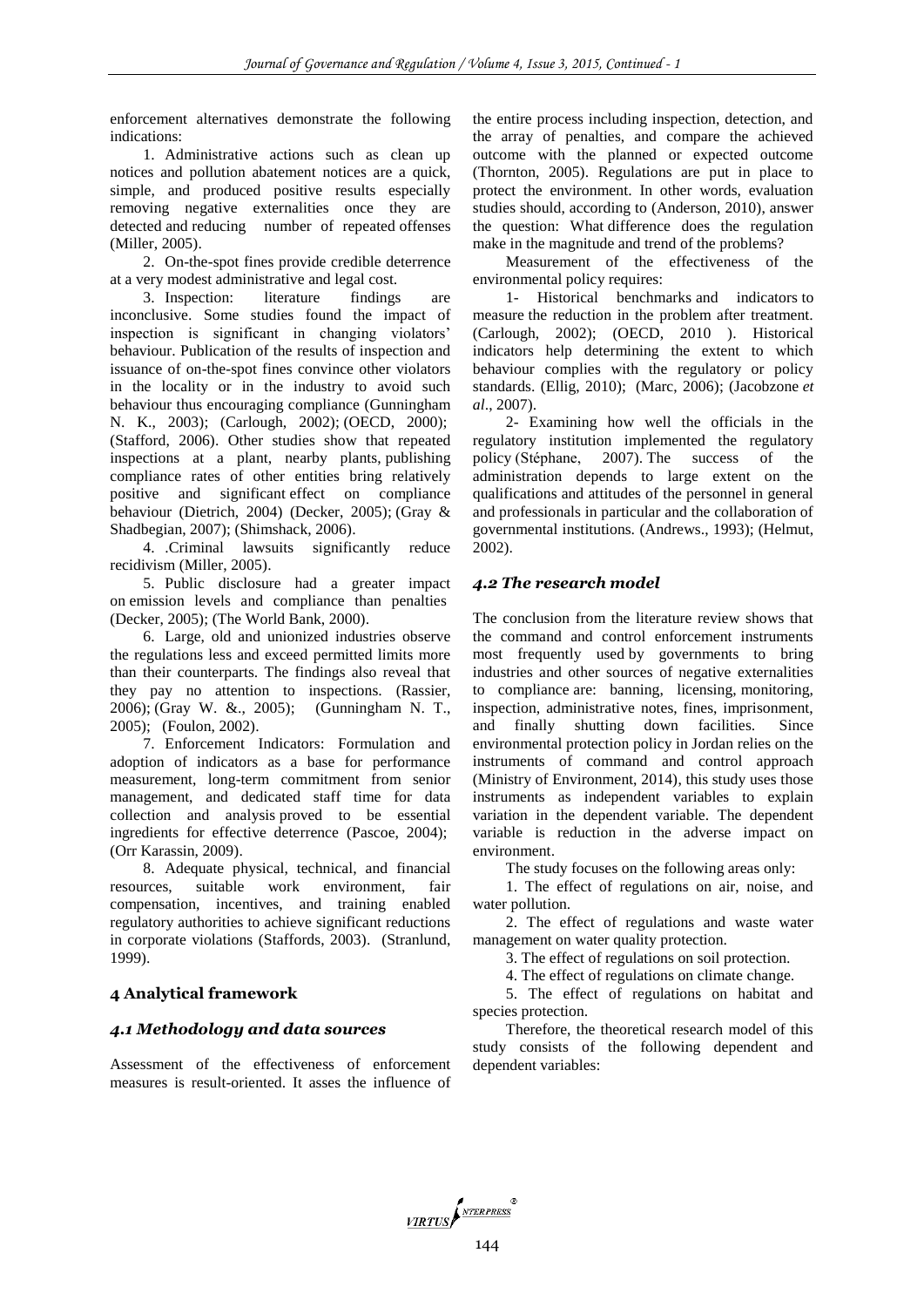Independent variable Dependent variables

| Methods of preventing and reducing adverse impact<br>on the environment.<br>First: Preventive Methods<br>-Banning of import, production, and distribution of<br>items which impose adverse impact on<br>the<br>environment<br>- Licensing, non-licensing<br>- Enacting specifications and terms of conditions for<br>imports, and production.<br>- Monitoring<br>- Inspection<br>Second: Types of penalties<br>- Issuing notices<br>-Warning<br>-Fines<br>-Impressments |  |
|-------------------------------------------------------------------------------------------------------------------------------------------------------------------------------------------------------------------------------------------------------------------------------------------------------------------------------------------------------------------------------------------------------------------------------------------------------------------------|--|
| -Closing                                                                                                                                                                                                                                                                                                                                                                                                                                                                |  |
| Third: Sufficient annual budget allocations and<br>professional human resources.<br>Fourth: Priority of economic policy: encouragement<br>of investment, creating and preserving job, and<br>poverty reduction on reducing adverse impact on<br>environment.                                                                                                                                                                                                            |  |

# Prevention and Reduction in the adverse impact on the environment. The dependent variable is operationalized as: 1- Reduction in air pollution rates 2- Reduction in threats to public health 3- Reduction in noise pollution rates 4- Reduction in soil pollution 5- Reduction in water pollution 6- Reduction in deforestation 7- Reduction in illegal of hunting wild birds and animals.

## *4.3 Hypotheses*

H01: Preventive methods do not have significant impact ( $\alpha \leq 0.05$ ) on preventing and reducing adverse effects on the environment.

 $HO<sub>2</sub>$ : Penalty types as specified in the regulations do not have significant impact  $(\alpha \leq 0.05)$  on preventing and reducing adverse effects on the environment.

H03: Insufficient annual budget and professional human resources do not have significant impact ( $\alpha \leq$ 0.05) on the authorities' performance and capability of preventing and reducing adverse effects on the environment.

H04: Prioritizing investment incentives, job opportunities, and poverty reduction before environment protection do not have significant impact  $(\alpha \leq 0.05)$  on preventing and reducing adverse effects on the environment.

#### *4.4 Data sources*

The analysis uses data for the measurement of the effectiveness of environmental protection regulations and implementation by responsible authorities in Jordan from secondary sources such as enacted laws and regulations, ministries annual reports, unpublished data and the media; newspapers and electronic sources.

An additional data source is provided by means of a survey. A questionnaire was developed for the purposes of this study to garner an understanding of respondents' attitude and opinions with respect to the outcome of the implementation of the environment policy. The study population consists of directors of all directorates in the ministries of Environment, Agriculture, and Health headquarters and in the 13 governorates of the country, because these ministries are involved directly in the formulation, adoption and implementation of environment protection regulations. The total number of directors is 182. To avoid the drawbacks of small samples, the questioner was distributed to the whole population because of its limited size. 171 of the questioners were returned. 165 Were complete and used in the analysis. The number represents 89% which is acceptable to draw conclusions. The data obtained from both sources provides sufficient base to answer the research questions.

A pre-test of the survey was conducted to ensure there were no issues with it, such as sequencing or wording of questions, which were identified and subsequently corrected. The final product of the pretesting and modification task was the production of a survey that was as "user-friendly" as possible for both surveyors and respondents.

#### *4.4.1 Data presentation*

#### *4.4.1.1 Secondary sources*

#### *4.4.1.1.1 The institutional Framework of environment protection in Jordan:*

The government of Jordan has joined the international environmental protection campaign by signing

VIRTUS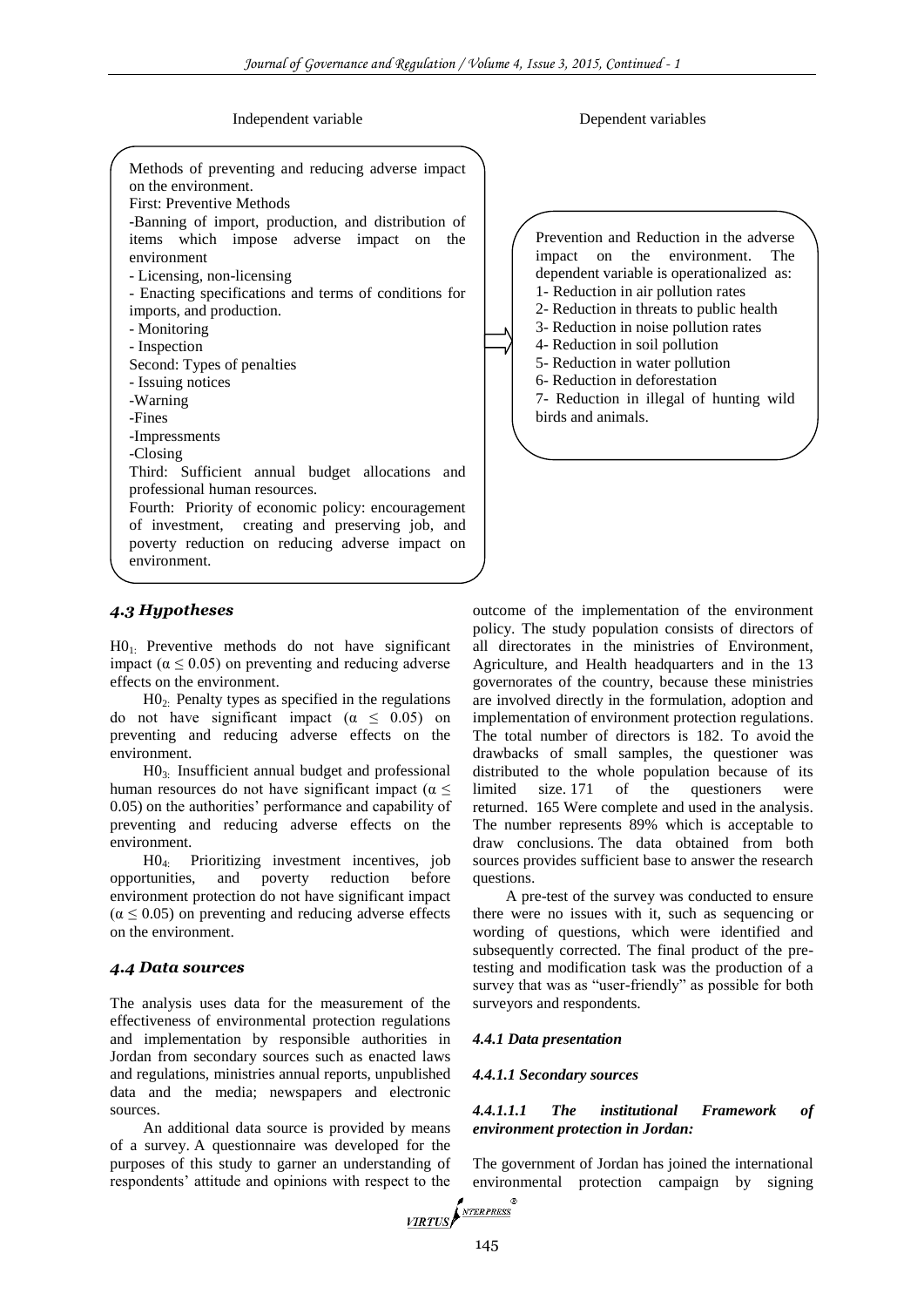international environment protection agreements and commitments, namely: biodiversity, climate change, climate change-Kyoto protocol, desertification, endangered species, hazardous wastes, law of the sea, marine dumping, ozone layer protection and wetlands protection. Actions have been exerted by the government to translate its commitment of protecting the environment and conservation of natural resources such as enacting laws and regulations and establishing agencies responsible for implementing them.

Protection of the environment in Jordan is the responsibility of the following ministries: Ministry of Health, Ministry of Water and Irrigation, Ministry of Municipalities Affairs, Ministry of Environment, Ministry of Industry and Trade, Ministry of Agriculture, Ministry of transportation, Ministry of Energy and natural resources, Criminal investigation and law enforcement agencies, Customs Department, and Royal Environmental Police. Each one of them still executes the articles of its own law and regulations related to the protection of the environment despite the establishment of the Ministry of Environment (Ministry of Environment, 2015); (Ministry of Environment, 2014).

In addition, several by-laws and directives (detailed and procedural regulations) were enacted by the Council of Ministers such as: Regulation of nature protection, Regulation of environment protection from population in emergency cases, Regulation of water protection, Regulation of air protection, Regulation of sea environment & shores protection, Regulation of nature reserves and national parks, Regulations of management of harmful & hazardous substances, transport and handling, Regulation of management of solid wastes, Regulation or environmental impact assessment, Regulation of soil protection (Ministry of Environment.).

The investigation is restricted to three ministries: Ministry of Environment, Ministry of Agriculture, and Ministry of Health.

#### *4.4.1.1.1.1 First: The Ministry of Health (MoH)*

In 1926 the Emirate of Jordan issued the first health law and established a department for Health affairs. The department became a ministry in 1950. The latest of several amendments of the law was enacted in 2008 (The Ministry of Health).

Articles 35-39 of chapter 8 of the General Health Law number 47 for year 2008 specify the responsibility of the ministry in monitoring water purification processes performed by private firms for drinking purposes, sources of potable water, storage capabilities and appropriateness and taking regular samples of the water for inspection in the ministry labs. The articles hold the owners of firms responsible for immediate reporting to the ministry all cases of violations. The ministry has the authority to close the firm if it does not comply with safety standards.

Chapter 9 of the Health Law regulates chemical materials. The (MoH) is responsible for preparing a list of chemicals to be banned from entering the country, and a list of restricted chemicals which require licenses to be imported for specific uses, under close monitoring of the Ministry of Interior and security departments. According to article 41of the law, the MoH bears full responsibility for taking the necessary procedures to enforce the ban on the use of chemicals which represent a potential threat to public health and safety. Article 43 requires all factories dealing with harmful, dangerous chemicals to register and report regularly the uses of these chemicals and the adopted methods of recycling and disposal of waste materials to the (MoH). Article 44 specifies the right of MoH officials to inspect entities' sites, storage facilities and the production processes. Article 45 gives the ministry the authority to remove any sources of threat at the expense of the factory in case of violations and failure to implement directives in a timely manner especially reversing the violation.

Chapter 10 of the law focuses on medical wastes, open spaces that represent a blot on the landscape such as old and unoccupied buildings and/or land previously used for industrial purposes or some commercial uses, and barns.

Article 48 of the law bans illegal disposal of wastes, and affords for proper disposal at the expense of the violator after one week of issuing notice for the first time and shuttering the entity in case of repeated violations.

Chapter 11 focuses on wastewater and wastewater treatment plants. Article 51 of the chapter specifies the procedures to enforce the banning of illegal disposal of untreated sewage. The ministry is responsible for monitoring procedures to transport wastewater to designated facilities. The scope of the MoH responsibility includes sewage transport vehicles, pipelines and conveyors.

Chapter 12 focuses on smoking. Article 53 bans smoking in public places. Article 54 bans all ads and campaigns aim at promote smoking. Article 55 ban selling cigarettes to underage persons. Chapter 13, article 57 bans the production, storage and distribution of all goods representing a health hazard or which pose a threat to human health and public safety.

Chapter 15 specifies penalties alternatives. Articles 62-67 specify the penalty associated with each type of violation. Penalties consist of a range of financial fines which increase according to the size of violation; imprisonment which varies depending on the seriousness of the violation and a combination of both fines and imprisonment which varies also with the type and number of repetition of the violation.

#### *4.4.1.1.1.2 Second: Ministry of Agriculture*

The Ministry of Agriculture was established in 1929. The agriculture law was subject to several

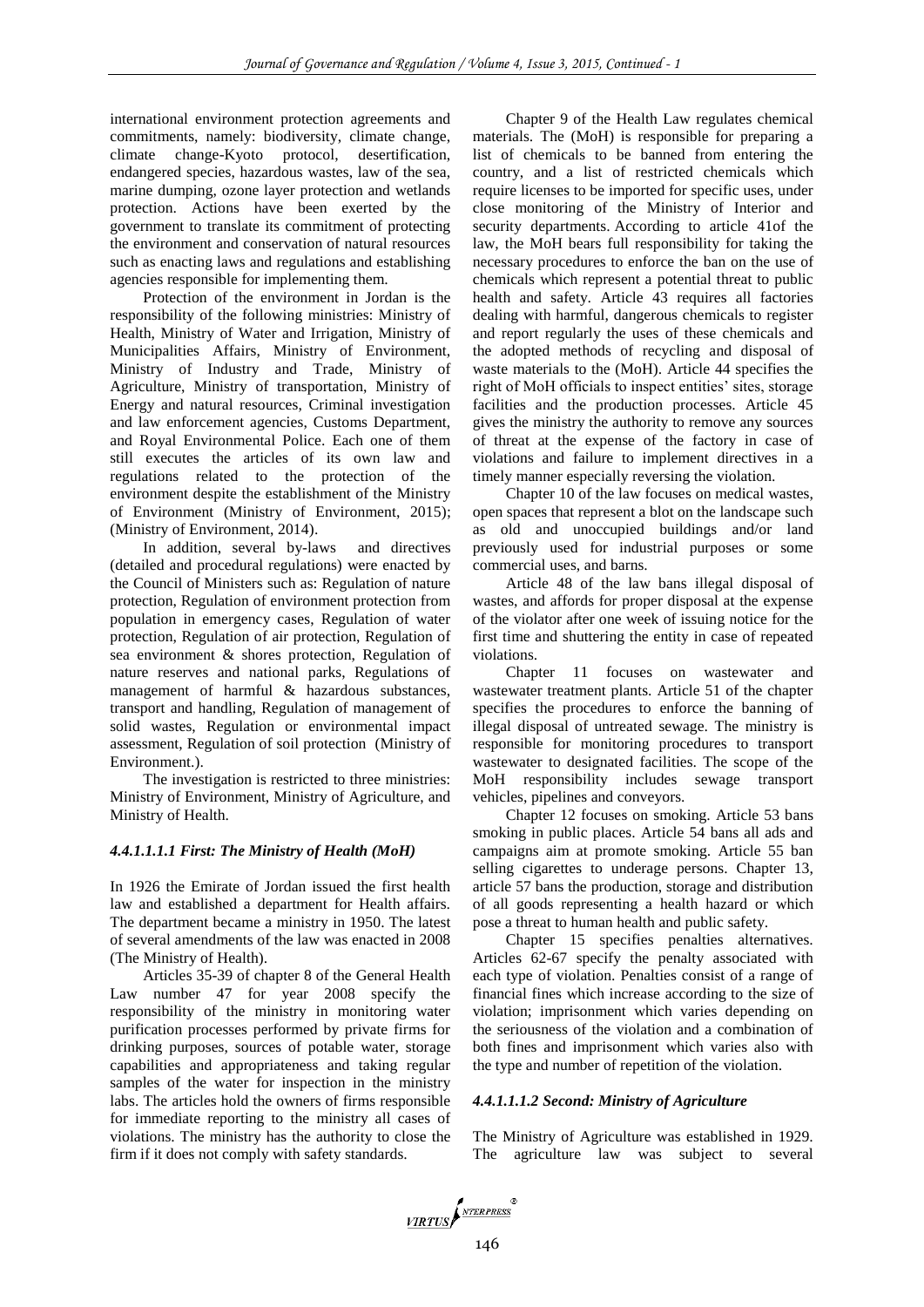amendments, the most recent being in 2002 (The Ministry of Agriculture).

According to article 3 of Law no 44 for 2002, the Ministry of Agriculture (MoA), is responsible for organizing and monitoring the agricultural sector in order to maintain sustainable use of Jordan's agricultural resources, while preventing any harmful consequences to the environment. The MoA is also charged with safeguarding the health of humans and animals from possible threats such as the use of additives, contaminants, toxic chemicals or bioorganisms that cause diseases. Further, the MoA is responsible for all plant life, quality of soil and water, combating animal and plant pests and diseases, immunizing animals against epidemic diseases and carrying out laboratory analyses and field tests related to agricultural production. The MoA is also charged with conserving bio-diversity, regulating and monitoring the hunting of wild birds and animals, protecting endangered species and controlling littering caused by agricultural activities. This includes safe disposal of plastic materials and empty containers of seeds and insecticides. Additionally, the MoA is responsible for verifying compliance of agricultural inputs and outputs with the technical rules issued by the Ministry.

Several articles of the law regulate the use of agricultural lands, forest lands, and pastures. The law specifies measures to protect aquatic creatures, marine life and environment, livestock, poultry, manufactured feed, veterinary medicines, bio-products, pesticides, fertilizers, growth regulators, production inputs, slaughterhouses, quarantine and venues. The law empowers the (MoA) to undertake any necessary measures in cases of detected violations of the rules and regulations; and to subject the violator to the type of punishment specified in the law. Pertinent articles include: 13/2; 14/3; 15/4,5; 16/2; 17/3; 18/6; 19/2; 20/6; 21/6; 23/2; 24/2; 27/2/d; 31; 32/b1,b2,b3,b4,5,6; 33/b; 34/7/b; 35/d; 39/b1,2,3,4,5,6; 43/b, c; 44/f,1,2,3,4; 45/f; 47/b; 49/3;50/4; 51/6,7;52/c,1,2; 53/c1,2,3; 54/b1,2; 55/c,1,2,3,4; 56/c; 57/d-h; 68.

When violations of the law occur, penalties start with issuing a warning, then fines for moderate violations, then confiscation of property, revoking of licenses, fines and imprisonment for serious or repeated violations.

## *4.4.1.1.1.3 Third: Ministry of Environment*

Although many issues of environmental concern were taken care of by the laws and regulations of agencies named above, Jordan environmental policy has been formally adopted through the Environment Protection Law no. (1) in 2003 and creating the Ministry of Environment (MoE) (Ministry of Environment.). The Law was enacted to provide an appropriate basis for environmental policy and for the development of other regulations and initiatives. It manifests the government's commitment to environmental

protection and stipulates instruments to achieve sustainable development. The jurisdiction of the ministry covers all the environment components, aiming at achieving and promoting such goals. The ministry has a dual role: pollution control and pollution prevention for Jordan's water, air and soil. Furthermore, MoE is the competent authority responsible for coordinating and cooperating at the national, regional and international levels with regard to environmental issues.

The Environment law defines the following tasks for the ministry (Ministry of Environment, 2014):

• Developing public policy for the protection of the environment and preparing plans, programs and projects necessary to achieve sustainable development.

 Preparing specifications and standards for environmental elements and components.

• Monitoring and measuring environmental impacts on natural resources elements and components through scientific centres according to adopted criteria.

 Issuing necessary environmental instructions to protect the environment and regulating the establishment of agricultural, development, commercial, industrial, housing and mining projects and other services to comply with preconditions for licensing or renewal of licences.

 Monitoring and supervising public and private institutions and entities, including companies and projects to ensure compliance with environmental standard specifications and technical regulations.

• Establishing the foundations for the regulation of harmful substances and hazardous substances and for regulations for collecting, classifying, storing, transporting, destroying and disposing of hazardous substances.

 Authorizing the establishment of nature reserves and national parks, and managing, monitoring and supervising the parks.

The MoEn has adopted the following initiatives to achieve the above mentioned tasks: waste and chemicals management program, transformation towards Green Economy, Environmental regulations, monitoring and protection of environment elements programs, pollution prevention, climate change program, management of natural resources and land use program, protecting Ecosystems, and environmental awareness program (Ministry of Environment, 2014).

Articles 6 to 12 of the law specify the penalties for each type of violation of the conditions, standards, criteria, and restrictions specified by the law. These penalties include fines and/or imprisonment and termination of the license of the violating establishment.

Notably, the law does not rely on price-based measures. All the regulations which emerged from the Environment Law follow the same policy of command and control and the same set of penalties which aims

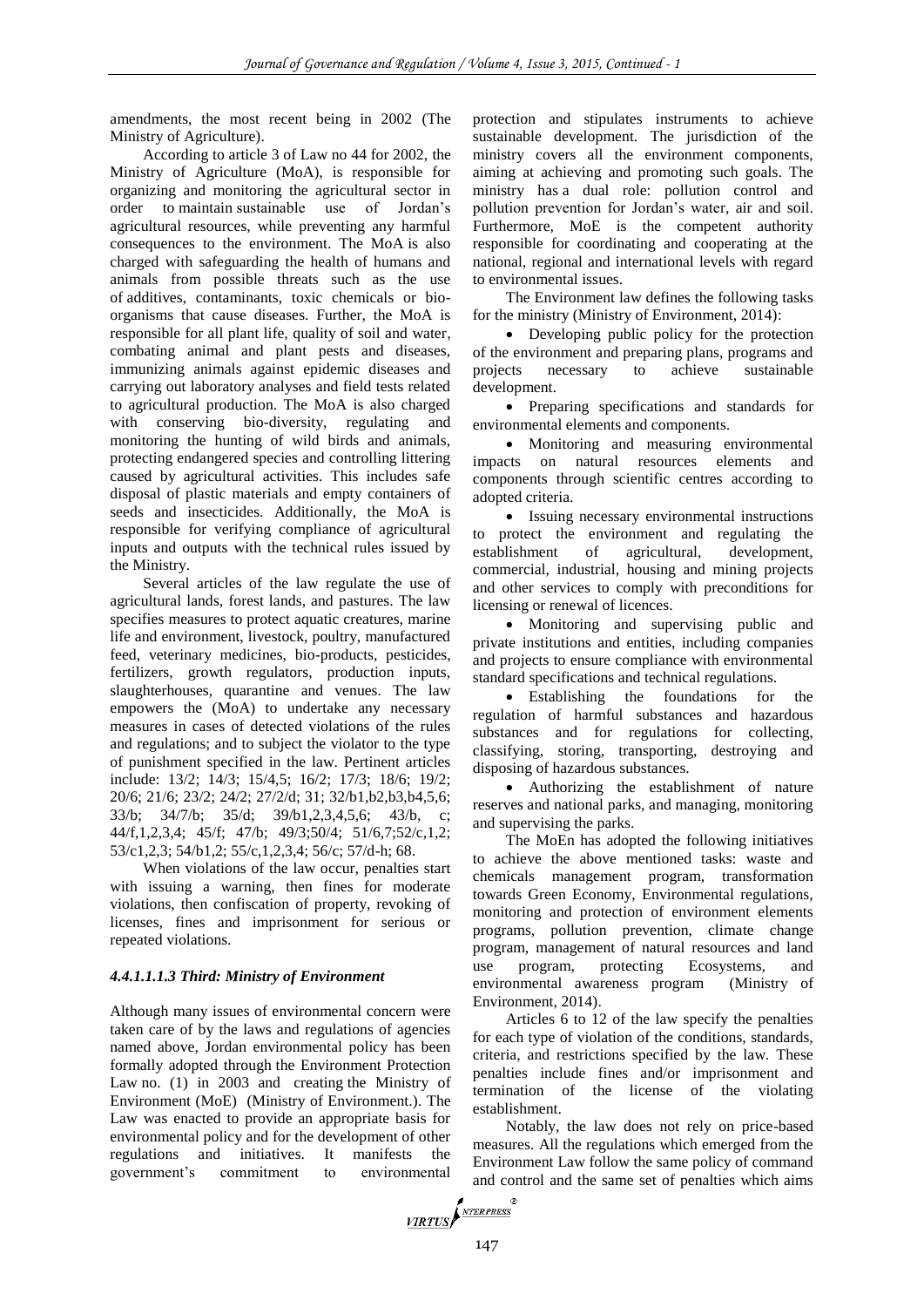at preventing or removing the violation and addressing any damages incurred to the environment as a consequence of the violation.

Article 13 of the environment law and by-law number 37/2005 requires all types of investment in all sectors to prepare and submit an assessment of the environmental impact of its activities and operations to the (MoE) as a pre-requisite for licensing. The minister has the authority to order any licensed establishment to present an assessment study of the environmental impact of its activities.

(MoE) further issued a directive in 2012 prescribing zoning conditions that all new establishments should abide by in order to be licensed. The requirements differ according to the sector and the extent of the expected damage to the environment.

The following tables present a sample of the efforts by the responsible ministries to monitor and deter adverse effects on the environment and the outcome of those efforts.

|  | Table 1. Number and percentage of approved applications for new investment projects |
|--|-------------------------------------------------------------------------------------|
|  |                                                                                     |

| Year | Total number of applications | approved | rejected | % of approved |
|------|------------------------------|----------|----------|---------------|
| 2010 | 955                          | 681      | 274      |               |
| 2011 | 1090                         | 819      |          |               |
| 2012 | 1396                         | 1108     | 297      |               |
| 2013 | 1461                         | . 135    | 326      | – –           |
| 2014 | 675                          | 1224     |          | $7^{\circ}$   |

Source: Ministry of Environment

Table 1 shows that almost 30% of proposed projects in industrial, agriculture, and services sectors were rejected by the MoE for environmental considerations. The environment law requires new investment projects to acquire approval for the intended location as a preventive measure, prior to obtaining the license. The data in the table shows high percentage of approved projects which suggest a lenient implementation of the directive. The following tables reveal an increase in pollution rates which support such suspicion.

| Table 2. Percentage of pollution from several sources as registered during 2011-2013 |  |  |  |  |
|--------------------------------------------------------------------------------------|--|--|--|--|
|                                                                                      |  |  |  |  |

|      |                | Noise                   |                         |                | Lights               |                   |                | Total dust        |                   |
|------|----------------|-------------------------|-------------------------|----------------|----------------------|-------------------|----------------|-------------------|-------------------|
| Year | $\%$<br>normal | $\%$<br>above<br>normal | $\%$<br>below<br>normal | $\%$<br>normal | %<br>above<br>normal | % below<br>normal | $\%$<br>normal | % above<br>normal | % below<br>normal |
| 2011 | 50             | 32                      | 18                      | 78             |                      | 22                | 48             |                   | 52                |
| 2012 | 47             |                         | 53                      | 65             |                      | 35                |                |                   |                   |
| 2013 | 55             | 45                      |                         | 95             |                      |                   |                |                   |                   |

Source: Ministry of Health

Table 2 shows the results of monitoring activities by the MoH in three years. Noise pollution witnessed an increase above the normal level, also, lights pollution below normal range declined too. Dust

monitoring was terminated by the MoH because it has become the responsibility of MoE. But no data about this source is available until now by the MoE.

**Table 3.** Annual number of visits and inspection by the ministry of Health

| Activity                                             | 2009 | 2010 | 2011 | 2012 | 2013 | Trend                       |
|------------------------------------------------------|------|------|------|------|------|-----------------------------|
| Regular lab analysis of water samples                | 6244 | 3663 | 2660 | 2811 | 2212 | declining                   |
| Comprehensive lab analysis of water samples          | 13   | 10   | 2    | 2    | 4    | Declining<br>&insignificant |
| Specialized lab analysis of water samples            | 708  | 558  | 477  | 463  | 432  | declining                   |
| Bacterial Lab analysis of Water samples              | 1355 | 1940 | 3085 | 2832 | 2927 | increasing                  |
| Chemical lab analysis of waste water samples         | 1544 | 1781 | 1748 | 1863 | 1866 | increasing                  |
| Chemical lab analysis of mineral<br>water<br>samples |      | 148  | 176  | 257  |      | terminated                  |
| Chemical lab analysis of water samples               | 8798 | 5326 | 3895 |      |      | terminated                  |
| Measurement of Air pollution                         | 85   | 31   |      |      |      | terminated                  |

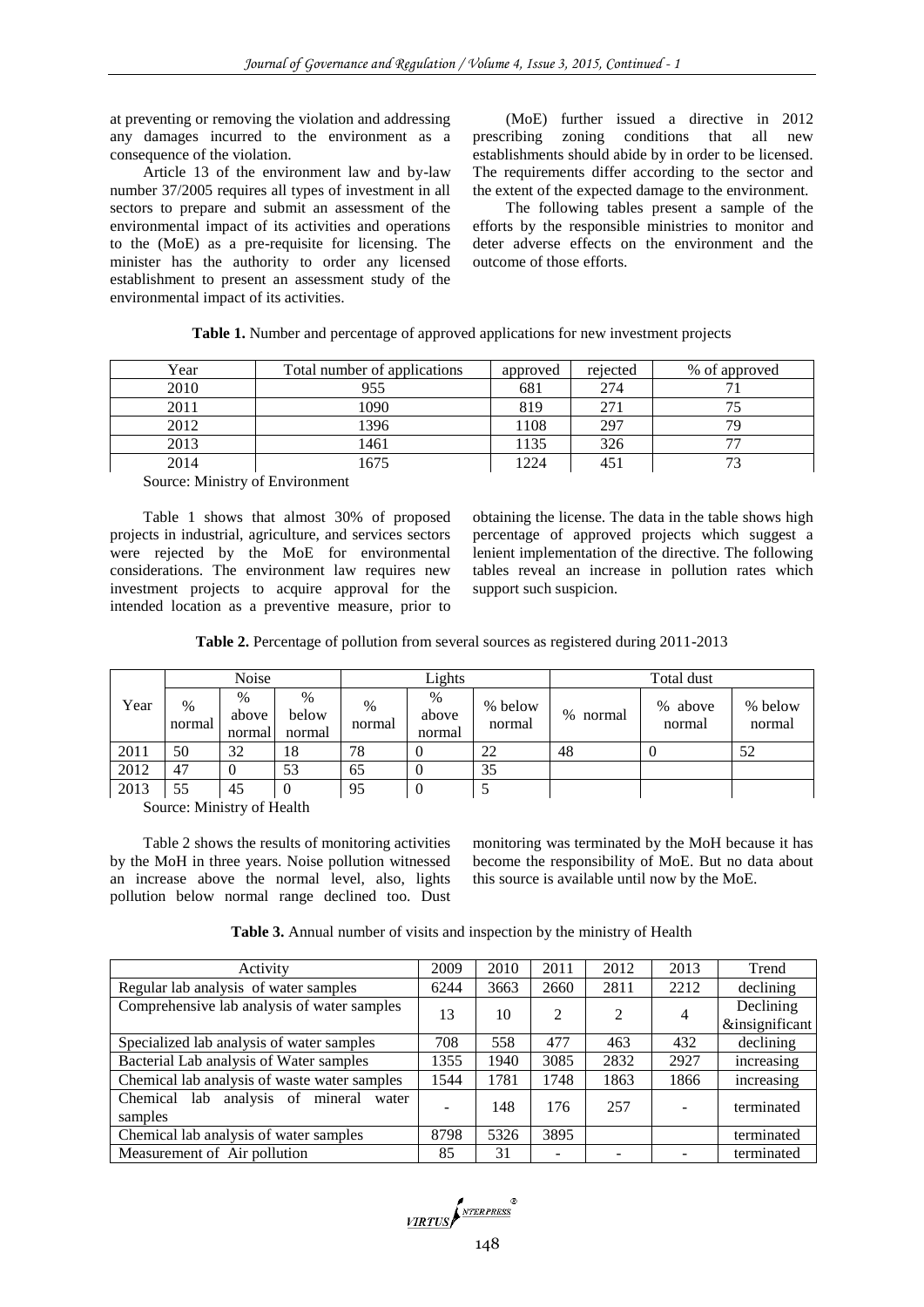| Activity                                                 | 2009           | 2010 | 2011           | 2012           | 2013  | Trend                    |
|----------------------------------------------------------|----------------|------|----------------|----------------|-------|--------------------------|
| Inspection & samples analysis from chemical<br>factories | 87             | 131  | 102            | 128            | 88    | limited                  |
| Review of imported chemicals documents                   | 7481           | 9031 | 9436           | 10569          | 10890 | increasing               |
| Review of imported mineral water documents               | 442            | 389  | 276            | 203            | 257   | declining                |
| Multi purposes visits and inspection                     | 1489           | 2455 | 2934           | 357            | 952   | declining                |
| Inspection of dumping areas                              | 2              | 3    | $\overline{c}$ |                | 2     | Few and<br>insignificant |
|                                                          |                |      |                |                |       |                          |
| Inspection of waste water treatment plants               | 64             | 63   | 42             | 49             | 53    | declining                |
| Inspection of solid waste dumping areas                  | 10             | 29   | 40             | 5              |       | terminated               |
| Inspection of Chicken Farms and Slaughter<br>houses      | $\overline{c}$ | 10   |                | $\overline{2}$ | 3     | limited                  |
| Inspection of Ice factories                              | 22             | 12   | 16             | 20             | 20    | Few and<br>insignificant |
| Inspection of Water laboratories                         | 28             | 24   | 23             | 27             | 40    | Few and<br>insignificant |
| Measurement of noise                                     | 3              | 27   | 29             | 6              | 4     | limited                  |

**Table 3.** Annual number of visits and inspection by the ministry of Health (continued)

Source: Annual report 2014, Ministry of Health

Table 3 reveals that inspection procedures for many activities were terminated because it has become the responsibility of the MoE. At the same time, the number of inspections of other activities was

decreasing due to budget constraints except the review of imported chemicals was increasing for security motives especially in recent years.

|  |  |  | Table 4. Number of inspection visits to factories by the Ministry of Health |  |  |
|--|--|--|-----------------------------------------------------------------------------|--|--|
|  |  |  |                                                                             |  |  |

| Activity                       | 2009 | 2010 | 2011 | 2012 | 2013 | Trend      |
|--------------------------------|------|------|------|------|------|------------|
| Primary inspection visits      |      | 10،  | 900  | 929  | 1723 | Increasing |
| Follow up inspection visits    | 468  | 508  | 1386 | 6332 | 7537 | Increasing |
| Multi- party inspection visits | 15   | 14   | 794  | 1868 | 2554 | Increasing |
| Inspection and taking samples  | 93   | 39   | 337  | 221  | 182  | Increasing |

Source: Annual report 2014, Ministry of Health

Table 4 demonstrates an increasing trend in the number of inspections of factories, which might be interpreted as a sign of increasing interest in protecting the environment and/or as a reaction to an increase in threats to the environment, and/or owing to annual growth in number of factories.

**Table 5.** Annual allocation of resources for the Forest Department

| Years | Annual budget in US \$ | No of vehicles | No. Forest Inspector patrol |
|-------|------------------------|----------------|-----------------------------|
| 2009  |                        |                |                             |
| 2010  |                        | 38             | 38                          |
| 2011  |                        |                |                             |
| 2012  |                        |                |                             |
| 2013  |                        |                |                             |

Source: Forest Department/ Ministry of Agriculture

Table 5 shows that available resources to the department were almost constant despite the growth in responsibilities, especially the threats because forests have become increasingly an alternative source of

energy for heating and cooking which can be attributed to increases in oil prices.The apparent increase in funds represent annual natural growth in salaries.

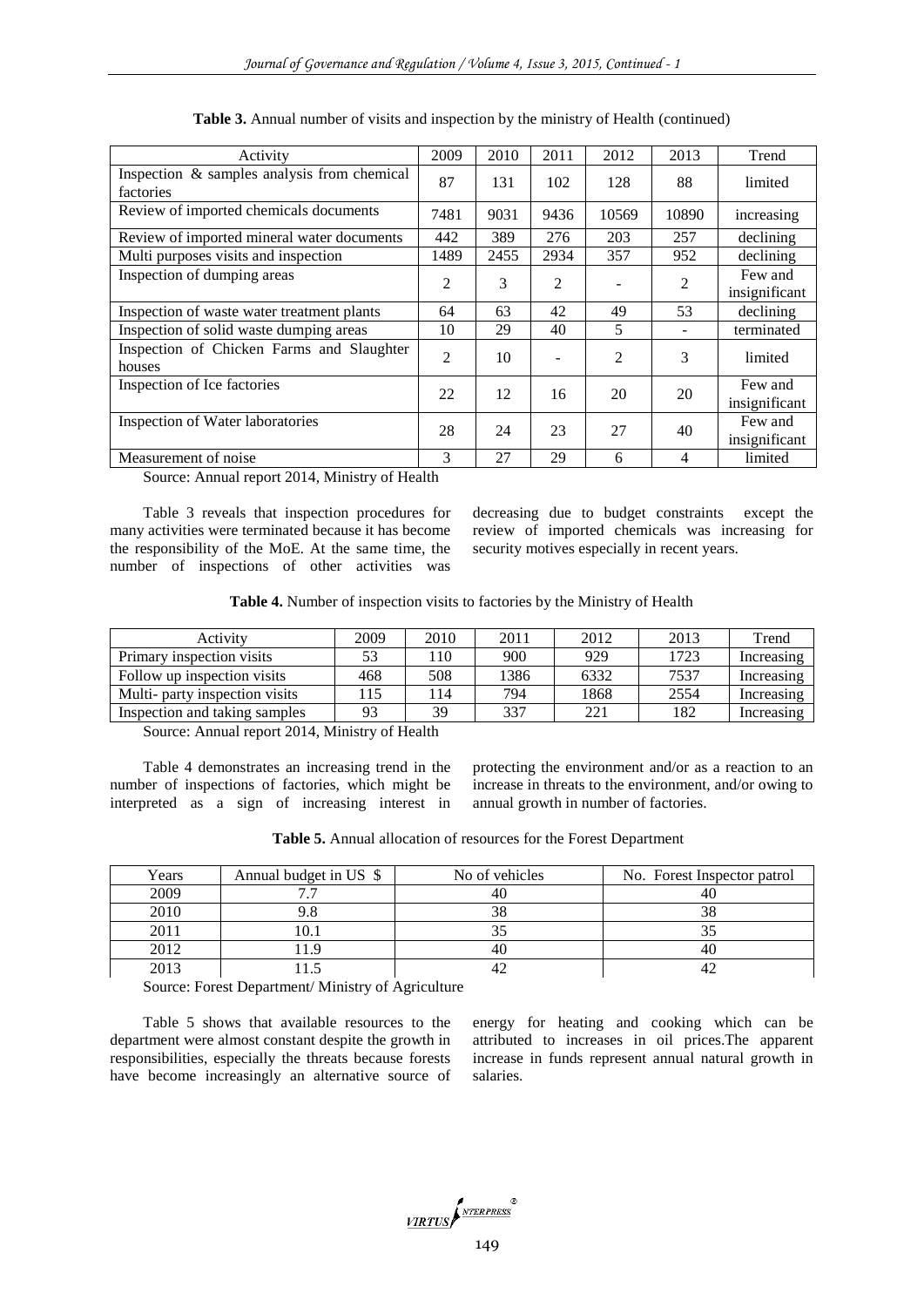| Type of activity         | 2012 | 2013      | 2014    | Trend      |
|--------------------------|------|-----------|---------|------------|
| Inspection               | 346  | 257<br>ر_ | 300     | constant   |
| Sending notice (Warning) | 146  | 4.        | 20<br>∼ | decreasing |
| Closing                  | 49   |           | ⊥৺      | decreasing |

**Table 6.** Number of inspection and deterrence methods performed by Environment Police Patrol Department: 2012-2014

Source: Environment Police Department

Table 6 demonstrates annual cases of inspection and enforcement during 2012-2014. It is clear that in general, the effort is declining under the pressure of financial constraints.

**Table 7.** Number of detected cases of cutting and transporting trees from the forests

| Years                                 | $\boxed{2012}$ 2013 |      | 2014 | Trend    |  |  |  |
|---------------------------------------|---------------------|------|------|----------|--|--|--|
| No. of cases                          | 138                 | -136 | 142  | Constant |  |  |  |
| Source: Environment Police Department |                     |      |      |          |  |  |  |

Table 7 Presents data on monitoring efforts by the environment police department. The figures reflects constant results despite the recognized increase in threats to the forests in Jordan. This data indicates that the government is not pursuing illegal loggers more aggressively to avoid confrontation with the local populations, whom are largely dissatisfied with fuel prices set by the government (Dama, 2012); (Gerasa News, 2015).

**Table 8.** Number of cases of unlawful logging of trees seen by courts and percentage of sentences

| Years | No. of violations seen by<br>the courts | No. of verdicts of imprisonment and/or financial<br>penalties | $\frac{0}{0}$ | Trend              |
|-------|-----------------------------------------|---------------------------------------------------------------|---------------|--------------------|
| 2009  | 819                                     | 730                                                           | 89            |                    |
| 2010  | 480                                     | 344                                                           | 72            |                    |
| 2011  | 842                                     | 702                                                           | 83            | Almost<br>constant |
| 2012  | 1040                                    | 890                                                           | 85            |                    |
| 2013  | 1049                                    | 860                                                           | 82            |                    |

Source: Forest Department/ Ministry of Agriculture

Table 8 Presents data on the deterrence activities by the Forest Department in the MoAg. The data shows that more than 80% of cases presented to courts by the Department received guilty verdicts, and sentences of either financial or imprisonment penalties. It should be noted that only very well documented cases can be sent to courts otherwise, the case can be dismissed. In addition, a high percentage of detected cases are usually settled through the illegal exertion of influence (corruption), or substituted by warnings. The severity of verdicts is unknown to the Forest Department because once the case is sent to the court it becomes within the courts' jurisdiction. Paid financial penalties must be transmitted to the Ministry of Finance directly without any notice to the Department of Forests at least for follow up.

**Table 9.** Number of detected and confiscated vehicles loaded with untreated organic fertilizers

| x y<br>′ear            | 2010                                             | 2011                | 2012 | 2013                   | 2014 | rend       |
|------------------------|--------------------------------------------------|---------------------|------|------------------------|------|------------|
| Number of<br>vehicles  | 86                                               | $\sqrt{71}$<br>41 L | 376  | $\mathbf{221}$<br>44.1 | 145  | decreasing |
| tons<br>1n<br>Juantity | 836                                              | 1670                | 2767 | 2306                   | 1182 | increasing |
| $\blacksquare$         | $\overline{\phantom{a}}$<br>$\sim$ $\sim$ $\sim$ |                     |      |                        |      |            |

Source: Environment Police Department

Table 9 shows an almost 50% decline in number of detected vehicles loaded with untreated animal source fertilizers. The data indicates some sort of

relaxation by the government side which may be attributable to internal security considerations, an ever increasing budget deficit in addition to corruption.

| Years | visits | visits | violations | [No. of routine No. of surprised No. of first time   No. of repeated $ $ No. of closing $ ^{N}$<br>violations |    | No. of financial<br>penalties |
|-------|--------|--------|------------|---------------------------------------------------------------------------------------------------------------|----|-------------------------------|
| 2010  | 4628   | 125    | 184        |                                                                                                               |    |                               |
| 2011  | 4717   | 177    | 86         |                                                                                                               |    | 64                            |
| 2012  | 5369   | 225    | 193        |                                                                                                               |    |                               |
| 2013  | 6085   | 221    | 189        | 28                                                                                                            |    |                               |
| 2014  | 8566   | 255    | 272        |                                                                                                               | 30 |                               |

Source: Health Department in Madaba Governorate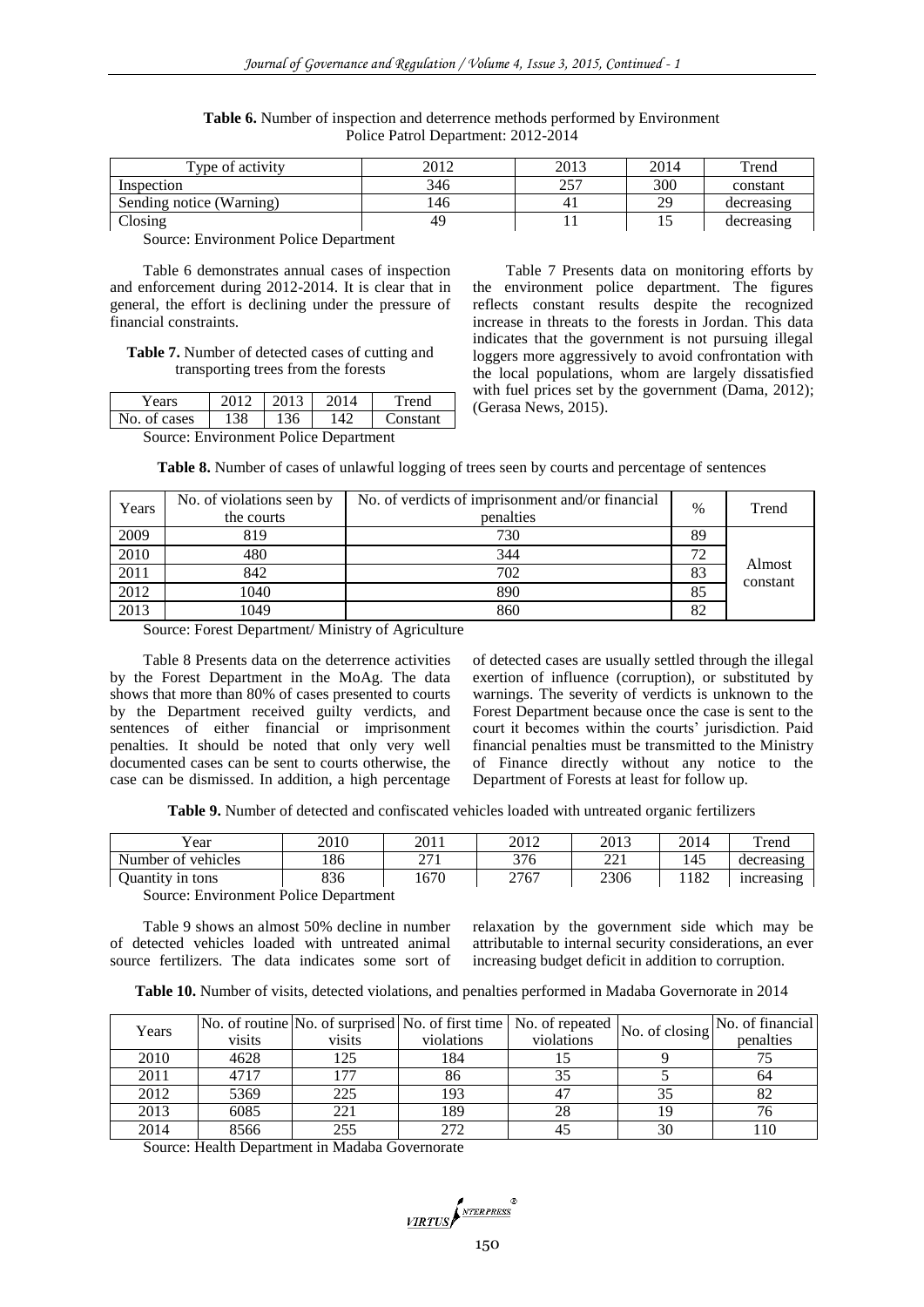Table 10 reveals that number of violations was increasing during the last five years despite the active role of the department. The table shows also that the burden on the department was increasing annually which require allocating more and more resources. If the annual number of routine visits is divided by 12 months, the number of visits per month were between 300 and 500. Therefore, the average number of visits to each firm does not exceed once every one to two months. There is no available data on number of imprisonments. The figures given in the table show that the command and control approach is costly.

**Table 11.** Estimations of CO<sub>2</sub> emissions of the energy sector: Air Compliance Results Summary: 2000-2010

| Year | 1000(ton) $C_2$ | Trend                                                               |
|------|-----------------|---------------------------------------------------------------------|
| 2001 | 15.03           |                                                                     |
| 2002 | 15.755          |                                                                     |
| 2003 | 16.671          |                                                                     |
| 2004 | 18.6            |                                                                     |
| 2005 | 20.293          |                                                                     |
| 2006 | 20.26           |                                                                     |
| 2007 | 20691           |                                                                     |
| 2008 | 19.83           |                                                                     |
| 2009 | 20.806          |                                                                     |
| 2010 | 20.381          | Emissions of year 2010/emissions of year 2001: $20.38/15.03 = 1.39$ |

Source: Jordan's third national communication on climate change submitted to the United Nations framework convention, 2014

Table 11 shows upward trend of  $CO<sub>2</sub>$  emissions from the energy sector. Emissions increased by 39%

in five years. The data reflects weak compliance to air quality standards regulations.

| Table 12. Overall GHG emission for Jordan (Gg) |  |  |  |
|------------------------------------------------|--|--|--|
|------------------------------------------------|--|--|--|

| Years | PE    | IP   | <b>WASTE</b> | <b>LULUCF</b> |             | Net for all | Change from year to |
|-------|-------|------|--------------|---------------|-------------|-------------|---------------------|
|       |       |      |              |               | Agriculture | sectors     | year                |
| 2007  | 19998 | 1984 | 3190         | 868           | 1314        | 27354       | 100%                |
| 2008  | 19478 | 2124 | 2889         | 869           | 1325        | 26685       | $-2.5%$             |
| 2009  | 20119 | 1804 | 2952         | 854           | 1338        | 27068       | $+14%$              |
| 2010  | 19990 | 1365 | 3017         | 853           | 1352        | 26577       | $-2\%$              |
| 2011  | 21181 | 1808 | 3089         | 851           | 1365        | 28294       | $+6\%$              |
| 2012  | 24272 | 1671 | 3162         | 1213          | 1386        | 31703       | $+20%$              |
| 2013  | 26424 | 1858 | 3237         | 1209          | 1407        | 34138       | $+7%$               |
| 2014  | 25961 | 1943 | 3296         | 1204          | 1428        | 33832       | $-1\%$              |
|       |       |      |              |               |             |             | $+24%$              |

Source: From Table A.23 Jordan's third national communication on climate change 2014

Table 12 shows that net greenhouse gases (GHG) emissions were increasing during the period (with marginal fluctuations). The net change was 24% at the end of the period in comparison with base year 2007. The data reveals ineffective deterrence and weak compliance by sources of emissions.

| <b>Table 13.</b> GHG emissions of the baseline scenario for the waste sector |  |
|------------------------------------------------------------------------------|--|
|------------------------------------------------------------------------------|--|

| - -<br>⁄ ears | Landfills<br>emissions -<br>; from domestic . | N2O | 2eQ<br>τσ   |
|---------------|-----------------------------------------------|-----|-------------|
| 2010          | 2876                                          |     | 3017        |
| 2015          | 3140                                          | 101 | 2201<br>oou |

Source: From Table 3.2. Jordan's third national communication on climate change 2014

Table 13 demonstrates an increase by 9% in CH<sub>4</sub> emissions from domestic Landfills, 14% in N2O emissions, and 9% in (Gg CO2eq) during the years 2010-2015. The data demonstrates ineffective impact of regulations on compliance.

| Table 14. GHG emission for the industrial processes |  |  |
|-----------------------------------------------------|--|--|
|-----------------------------------------------------|--|--|

| $\mathbf{v}$<br>rears | $N_2O$ | Trend  | nη<br>U.          | Trena | Gg)<br>$\cap$<br>J∍ea<br>UV. | Trend |
|-----------------------|--------|--------|-------------------|-------|------------------------------|-------|
| 2010                  | 0.49   |        | $\sqrt{1}$<br>+∠+ |       | 1365                         |       |
| 2015                  | 0.59   | $-20%$ | 1816              | -50%  | 1998                         | 46%   |

Source: from table 3.3 Jordan's third national communication on climate change 2014

**VIRTUS** 
$$
\sum_{\text{VIRTUS}}
$$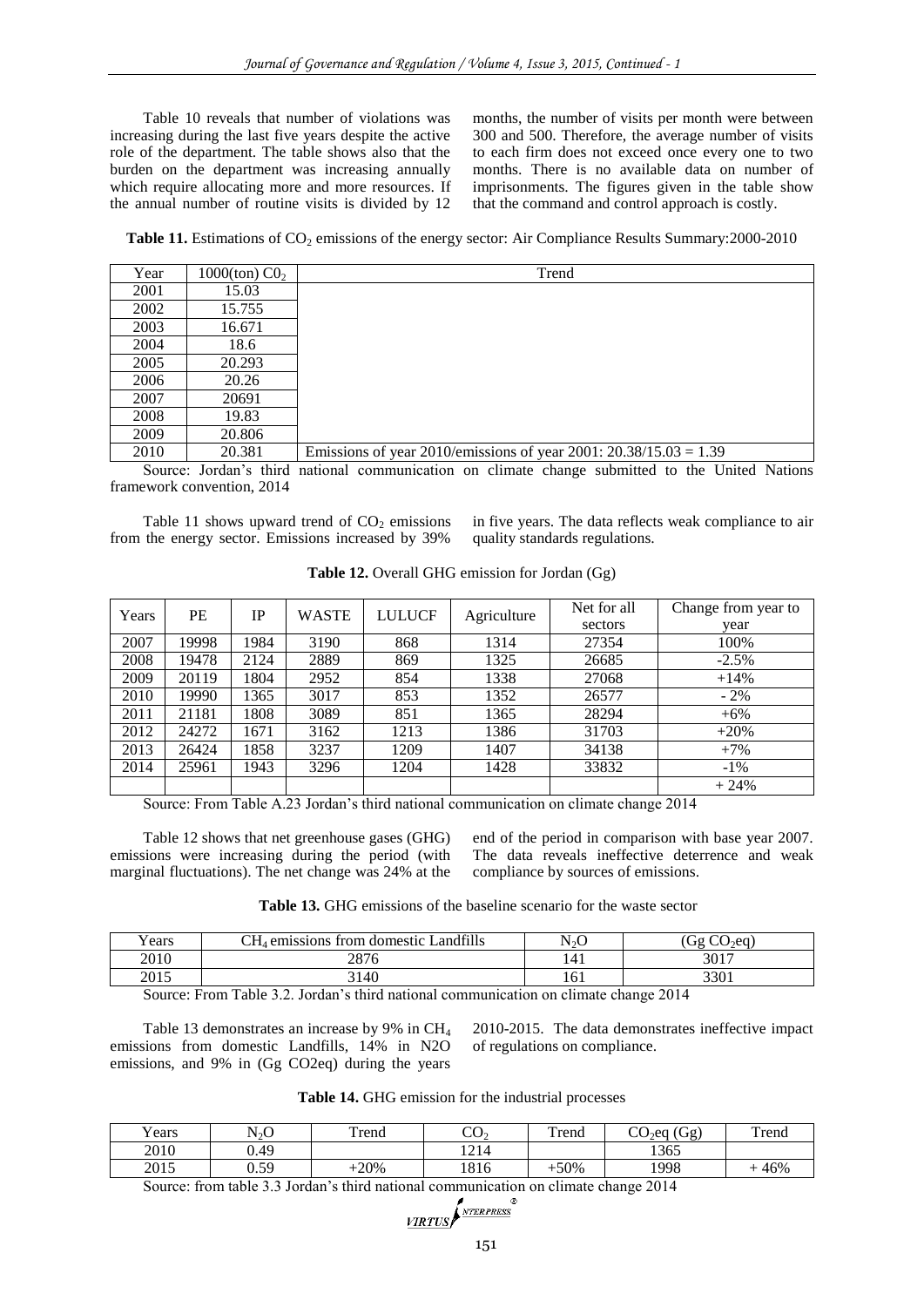The data in table 14 show a 20%, 49.5%, and 46% increase in  $N_2O$ ,  $CO_2$ ,  $CO_2$ eq emissions in five years. The table illustrate also that industrial sector is the third contributor to GHG emissions in Jordan. The main contributors to the industrial process emissions are the cement industry, lime, limestone, soda ash and nitric acid manufacturing industries. Data in the table constitutes further evidence of the ineffectiveness of the MoE in changing the behaviour of firms producing different types of air pollution.

#### *4.4.1.2 Primary data*

The following descriptive statistics from the survey data are used in the analysis to examine the effectiveness of command and control method adopted by the Ministries of Health, Agriculture and Environment based on the opinion of the respondents who were the key officials in the three ministries:

Table 15 presents the mean and standard deviation of the answers submitted by the sample of respondents on the questionnaires, which represents the respondents' opinion on the effectiveness of preventive methods such as: banning, licensing, and monitoring adopted by their ministries according to the laws and regulations. It is shown in the table that except for three questions where the mean is considered low, the rest are moderate. In fact, they are in the lower part of the moderate category which result in a general mean equal to 2.57. The values of the mean indicate that preventive methods followed by the ministries were either totally ineffective or moderately effective since number 1 in the five degree scale relates to strongly disagree, while 2 refers to disagree. Therefore, the general mean falls in the "disagree" region of the scale. Moreover, when the value of the mean is below 3, which refers to the neutral category, it falls in the rejection area of the effectiveness.

Table 16 presents the mean and standard deviation of the answers for the effectiveness of the enforcement methods. The data in the table shows that the means for questions 17 and 18 were low indicating disagreement of the respondents in the sample with the effectiveness of notices and warnings method in reducing negative externalities. Although, the mean values for questions 19-27 were moderate, the conclusion is not different. The results suggest that the respondents disagree that the adopted enforcement methods including fines, imprisonment, closing of the firm, and imprisonment plus fines, have the expected impact on compliance and reducing negative externalities. However, the mean values for questions 28-32 were high. The interpretation is straight forward. Respondents agree strongly that the government is not highly committed to implement the laws protecting the environment and reducing

negative externalities effectively because the penalties are lenient and not consistently implemented.

Table 17 reveals that the according to respondents answers to the questionnaire, the three government ministries did not fulfil the task of protecting the environment. They have no adequate training programs, equipment, and monitoring system which are vital requirements for the ministries to be effective in achieving the policy goals of reducing negative externalities. Scarcity of budget allocation may suggest weak government commitment.

Table 18 shows the mean values of respondents' answers. The mean values are in the high category indicating that the respondents strongly agree that influence, corruption, and conflict between government agencies responsible for environmental protection had significantly hindered the implementation of environment policy. Therefore, according to the respondents' opinions, the enforcement was ineffective in reducing negative externalities.

Table 19 shows the mean values for answers to questions 45-47. The values are in the high range of the scale reflecting respondents' agreement that the implementation of environment policy is not of high priority on the government agenda. The government is more committed to economic policy such as creating and protecting jobs, encouragement of investment and preserving markets for Jordan products in both national and international markets. The result was limited effectiveness in reducing negative externalities.

Respondents to the questionnaire were asked to identify methods of enforcement according to the contribution of each to compliance from least effective to very effective. Rank 1 refers to least effective, while rank 5 refers to very effective. Table 20 presents the result of respondents' ranking. It is obvious that notice and warning method is on the lower step of the ladder, while imprisonment plus fines is on the top step. Closing the facility is more effective than imprisonment alone.

Table 21 presents the ranking of methods of monitoring. Respondents were asked to arrange the methods from least effective to the most effective method. Rank 1 was assigned to the least effective method, while rank 5 refers to the most effective method. Data in the table suggests that inspection by Customs Department officials at the borders, ports and airports is the most effective method, since it achieved rank 5. Surprisingly, Environment Patrols received rank 2 indicating weak effect. Irregular inspection ranked as expected. Central monitoring control systems is ranked as the least effective method because the ministries as pointed out earlier had not developed a satisfactory system in terms of equipment and trained professionals.

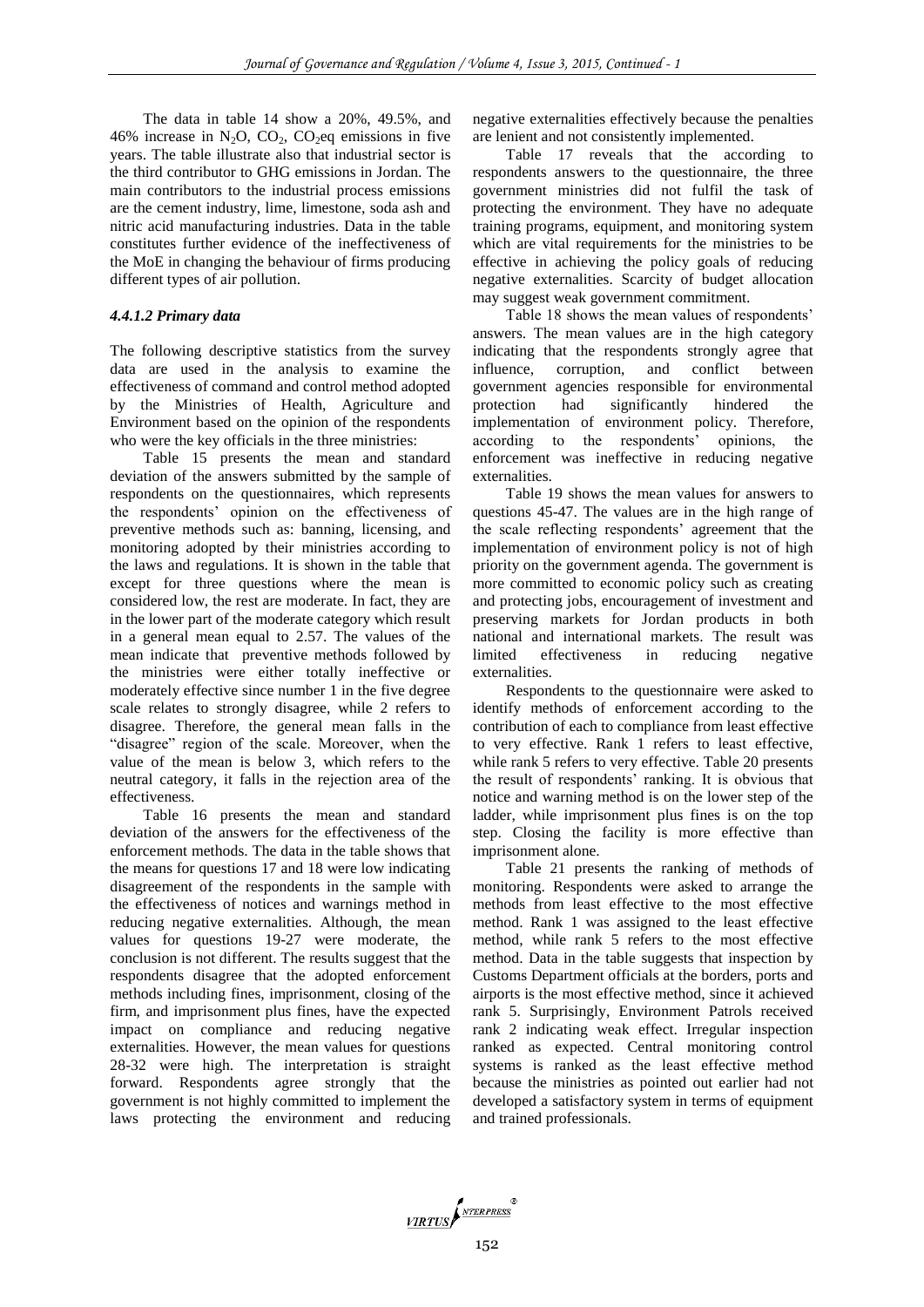| Question       | Content                                                                                                                                                                                                                                                                       | Mean | St.<br>Deviations | Level<br>according<br>to the<br>average* |
|----------------|-------------------------------------------------------------------------------------------------------------------------------------------------------------------------------------------------------------------------------------------------------------------------------|------|-------------------|------------------------------------------|
| $\mathbf{1}$   | Regulating the location of new investment projects and<br>enterprises protected water resources, communities, and<br>forests from pollution and consequently reduced negative<br>externalities.                                                                               | 2.12 | 1.082             | low                                      |
| $\overline{2}$ | The restriction on transporting and using untreated organic<br>fertilizers reduced widespread growth of flies, production of<br>polluted vegetables, and polluting underground water, and<br>consequently reduced negative externalities.                                     | 2.52 | 1.094             | Moderate                                 |
| $\overline{3}$ | Banning and not licensing importing dangerous materials,<br>residuals and by products of foreign industries protected<br>the environment and reduced negative externalities.                                                                                                  | 3.24 | 1.259             | moderate                                 |
| $\overline{4}$ | The restriction on utilizing waste water for irrigation of<br>vegetables protected human health and reduced negative<br>externalities                                                                                                                                         | 2.52 | 1.260             | moderate                                 |
| $\overline{5}$ | Banning cutting, transporting and distributing trees from the<br>forests reduced threats to forests and reduced negative<br>externalities.                                                                                                                                    | 2.91 | 1.467             | moderate                                 |
| 6              | Banning unlicensed hunting of wild animals and wild birds<br>succeeded in protecting them and reducing negative<br>externalities.                                                                                                                                             | 2.75 | 1.331             | moderate                                 |
| $\overline{7}$ | enactment of specification for importing<br>The<br>and<br>manufacturing chemical fertilizers, and banning the use of<br>growth Harmon in agriculture, reduced damage to the soil,<br>underground water, and human health and consequently<br>mitigate negative externalities. | 2.49 | 1.336             | moderate                                 |
| $\overline{8}$ | Banning and monitoring dumping of plastic residuals,<br>byproduct<br>plastic garbage protected the soil,<br>and<br>underground water, air, humans and domestic animals health<br>and consequently reduced negative externalities.                                             | 2.45 | 1.235             | moderate                                 |
| $\overline{9}$ | Monitoring new construction projects increased compliance<br>to the law banning stone dry cleaning, reduced air pollution<br>and consequently reduced negative externalities.                                                                                                 | 2.87 | 1.034             | moderate                                 |
| 10             | Monitoring of water sources, farms, food production and<br>distribution, protected the environment<br>and reduced<br>negative externalities                                                                                                                                   | 2.79 | 1.285             | moderate                                 |
| 11             | Environment Police patrols monitoring cross roads, reduced<br>number of vehicles smuggling un treated organic fertilizers<br>to vegetable farms and consequently reduced negative<br>externalities.                                                                           | 2.52 | 1.180             | moderate                                 |
| 12             | Environment Police patrols monitoring cross roads reduced<br>smuggling of fire woods and consequently cutting forests<br>trees as a negative externalities.                                                                                                                   | 2.22 | 1.009             | low                                      |
| 13             | Regular inspection of production, storing and distribution<br>sites and collecting laboratory samples reduced negative<br>externalities.                                                                                                                                      | 2.58 | 1.132             | moderate                                 |
| 14             | Irregular inspection of production, storing, and distribution<br>sites and collecting laboratory samples reduced negative<br>externalities.                                                                                                                                   | 2.47 | 1.156             | moderate                                 |
| 15             | Daily inspection of fruits and vegetable markets and<br>collecting samples for analysis of residuals of insecticide,<br>growth Harmon and extra fertilizing reduced negative<br>externalities.                                                                                | 2.15 | 1.202             | low                                      |

**Table 15.** Impact of banning, licensing, and monitoring methods on reducing negative externalities

Note: \*Evaluation according to the Mean. The Mean of the answers is calculated based on the following criteria: 1= strongly disagree,  $2$ = disagree,  $3$ = neutral, 4=agree,  $5$ = strongly agree. 0-2.33 low, 2.34-3.66 moderate, above 3.67 high. Hence, the cutting edge between effectiveness and ineffectiveness is the value of the mean 3.

VIRTUS NEERPRESS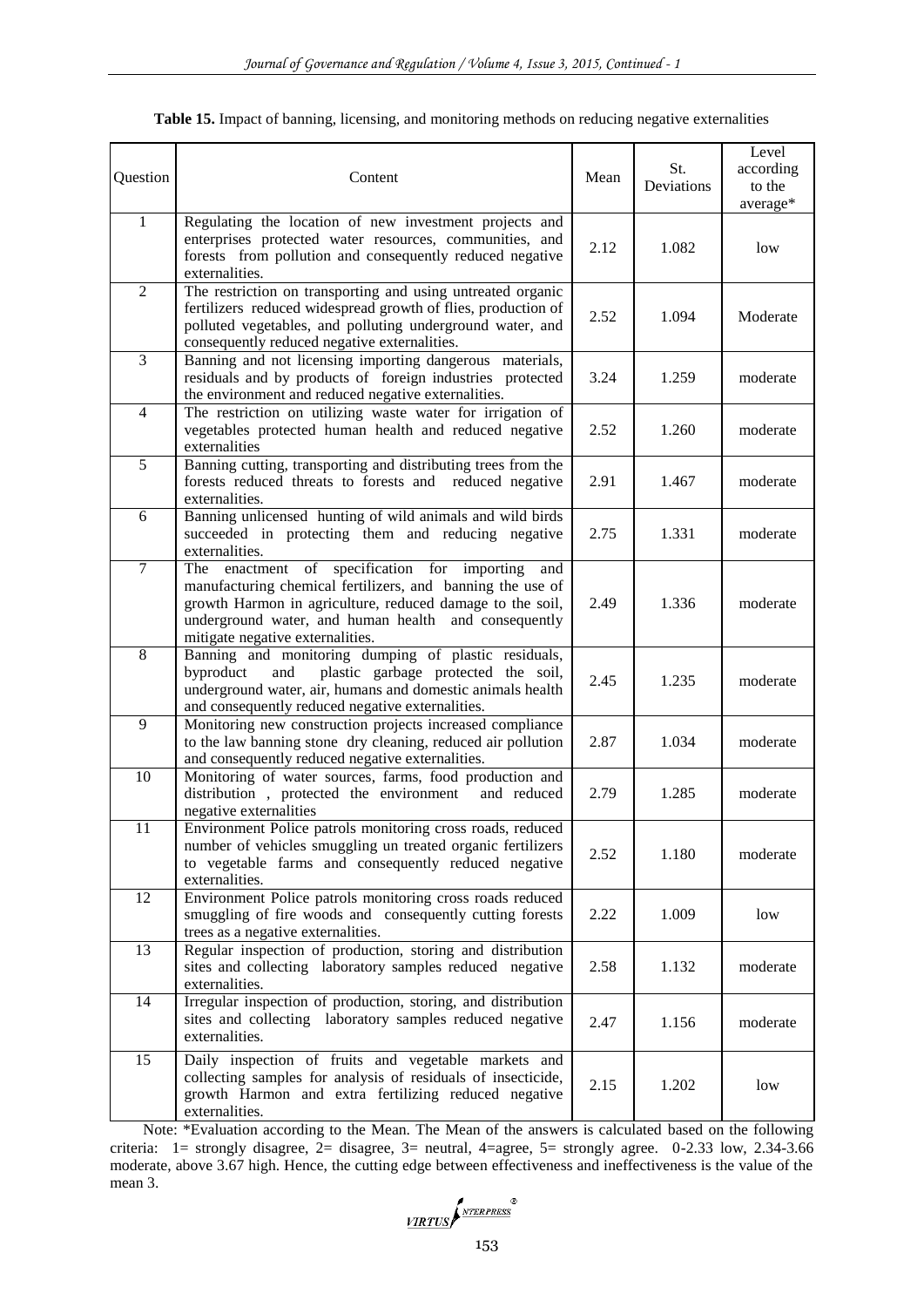| Questions | Content                                                                                                                                                                                                               |      | Std.<br>deviation | Level<br>based on<br>the average |
|-----------|-----------------------------------------------------------------------------------------------------------------------------------------------------------------------------------------------------------------------|------|-------------------|----------------------------------|
| 17        | Issuing notices an warnings is an appropriate method for<br>achieving compliance and reducing negative externalities                                                                                                  | 2.30 | 1.240             | low                              |
| 18        | Issuing notices and warning make violators clean up<br>dumped materials from road sides, and open areas, and<br>consequently reduced negative externalities.                                                          | 2.26 | 2.26              | low                              |
| 19        | Issuing notices and warning to entities responsible for air<br>pollution made them reduce emissions and consequently<br>reduced negative externalities.                                                               | 2.54 | 1.137             | moderate                         |
| 20        | In most cases seen by the Governor office, violators of the<br>environment laws were forced to remove the damage they<br>caused and consequently reduced negative externalities.                                      | 2.59 | 1.134             | moderate                         |
| 21        | Financial penalties forced violators re-export all dangerous<br>materials they brought to the country and consequently<br>reduced negative externalities.                                                             | 2.73 | 1.035             | moderate                         |
| 22        | Imprisonment sentences against violators forced them to<br>re-export all the dangerous materials they brought in to the<br>country.                                                                                   | 3.06 | 1.139             | moderate                         |
| 23        | Imprisonment and/or financial penalties against ships'<br>captains safeguarded Jordan's sea water and reduced<br>negative externalities.                                                                              | 2.91 | 1.148             | moderate                         |
| 24        | Imprisonment and/or financial penalties s against ships'<br>captains safeguarded sea ecosystem especially Coral and<br>reduced negative externalities.                                                                | 3.1  | 1.180             | moderate                         |
| 25        | Imprisonment and/or financial penalties in addition to<br>clean up the dumped materials sentence against violators<br>especially in water sources reduced negative externalities.                                     | 2.91 | 1.169             | moderate                         |
| 26        | Imprisonment and/or financial penalties against workshops<br>and factories forced them to install recommended<br>equipments to reduce pollution,<br>safeguarded the<br>environment and reduced negative externalities | 2.71 | 1.124             | moderate                         |
| 27        | Imprisonment and/or financial penalties against noise<br>pollution sources, safeguarded the environment and<br>reduced negative externalities.                                                                        | 2.74 | 1.090             | moderate                         |
| 28        | Closing the firm sentence by the court in cases of repeated<br>violation, increased compliance and reduces negative<br>externalities.                                                                                 | 2.77 | 1.093             | moderate                         |
| 29        | Vague laws and regulations make it difficult for Judges to<br>issue sentences against accused entities.                                                                                                               | 3.69 | 1.131             | high                             |
| 30        | Enforcement procedures against violates are tend to be<br>lenient. Violators do not feel obliged to reduce negative<br>externalities.                                                                                 | 3.68 | .997              | high                             |
| 31        | Financial banalities are not costly enough to forbid<br>violations and reduce negative externalities.                                                                                                                 | 3.7  | .969              | high                             |
| 32        | Imprisonments sentences are usually short and can be<br>traded for small amount of money, therefore have no effect<br>on reducing negative externalities.                                                             | 3.75 | 1.067             | high                             |

Note: The range is from 1 to 5 using Likert-type scale

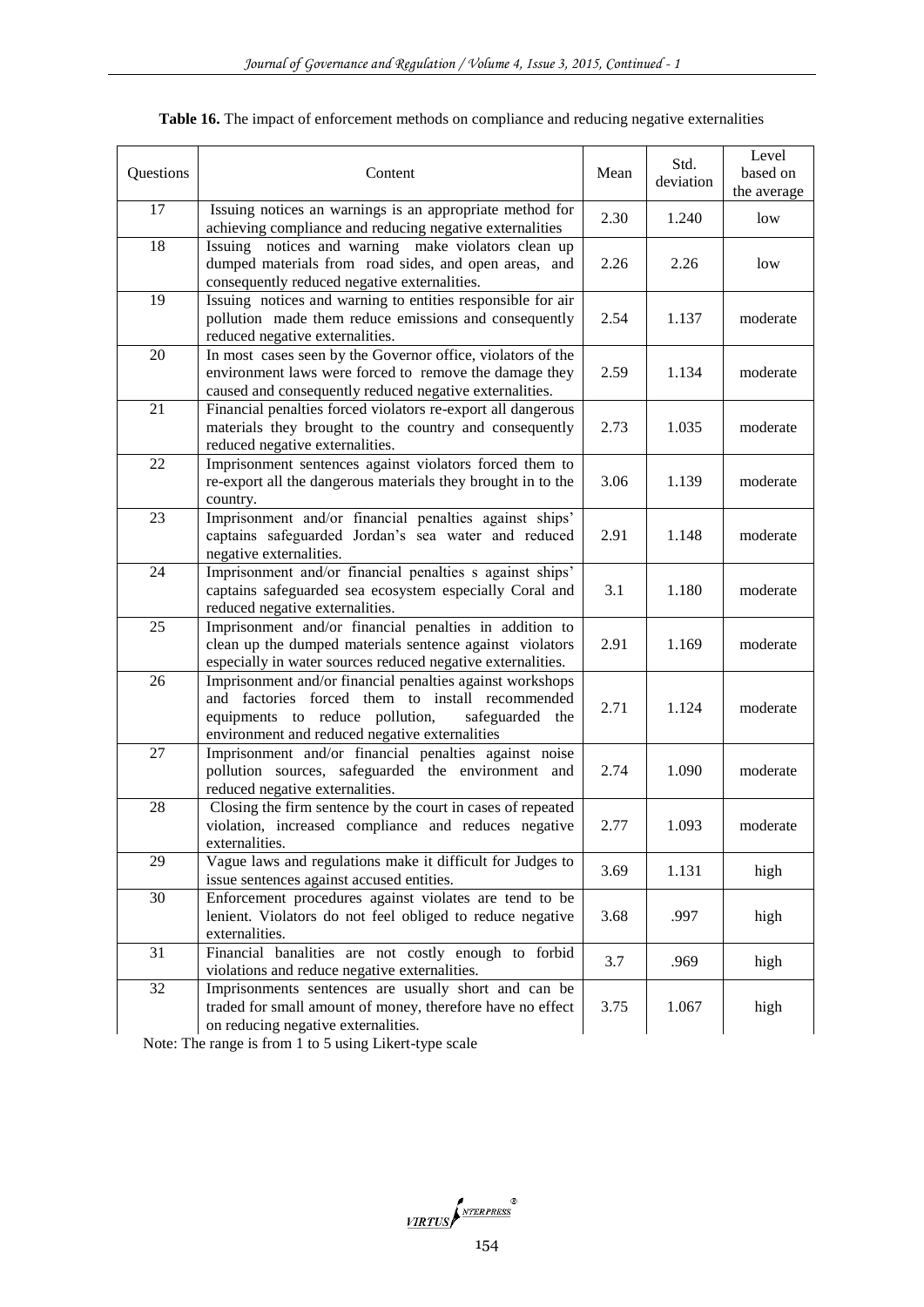| Questions | Content                                                                                                                                                                                                       | Mean | St.<br><b>Deviation</b> | Level<br>based<br>$\alpha$<br>average |
|-----------|---------------------------------------------------------------------------------------------------------------------------------------------------------------------------------------------------------------|------|-------------------------|---------------------------------------|
| 34        | The ministry succeeded in developing an acceptable data<br>base for monitoring environment compliance.                                                                                                        | 2.32 | .932                    | low                                   |
| 35        | The ministry acquire an effective monitoring system to<br>ensure compliance to environment regulation.                                                                                                        | 2.47 | .945                    | low                                   |
| 36        | The ministry has adopted a set of environment standards<br>and compliance indicators for effective monitoring and<br>control.                                                                                 | 2.87 | .978                    | moderate                              |
| 37        | The ministry acquired advanced monitoring equipments<br>and instruments to enable the ministry perform effective<br>monitoring.                                                                               | 2.73 | .942                    | moderate                              |
| 38        | The ministry conducted series of training programs to<br>develop and enhance the professional capacity of its<br>personnel especially professionals in environmental<br>departments.                          |      | 1.018                   | moderate                              |
| 39        | Insufficient allocation of funds in the ministry annual<br>budget restricted its monitoring capacity especially<br>regular and irregular inspection which minimize the<br>reduction in negative externalities | 3.8  | .891                    | high                                  |

**Table 17.** The impact of capacity building and allocation of resources to the ministries on compliance and mitigation of negative externalities

# **Table 18.** The impact of influence, corruption, and conflict on law enforcement and reducing negative externalities

| <b>Ouestions</b> | Content                                                                                                                                                    |      | St.<br>Deviation | Level/<br>average |
|------------------|------------------------------------------------------------------------------------------------------------------------------------------------------------|------|------------------|-------------------|
| 41               | Widespread corruption enabled environmental violators of<br>environment regulations to avoid penalties.                                                    | 3.93 | .944             | High              |
| 42               | It is difficult to enforce penalties on compliant companies and<br>firms owned or controlled by important persons.                                         |      | .009             | High              |
| 43               | It is difficult to enforce penalties on monopolies owned by<br>important persons.                                                                          | 4.15 | .942             | High              |
| 44               | Contradiction between agencies responsible for environment<br>protection, enabled violators of environment regulations to<br>escape the proper punishment. | 3.91 | .916             | High              |

Table 19. The impact of government economic policy on reducing negative externalities

| <b>Ouestions</b> | Mean<br><b>Content</b>                                                                                                                   |      | St.<br>Deviation | Level based on<br>the average |
|------------------|------------------------------------------------------------------------------------------------------------------------------------------|------|------------------|-------------------------------|
| 45               | The government has adopted a lenient environment<br>policy to protect the competitiveness of Jordanian<br>products                       | 3.72 | .869             | High                          |
| 46               | The government has adopted a lenient environment<br>policy to protect jobs and avoid increasing<br>unemployment rate.                    | 3.90 | .924             | High                          |
| 47               | Government investment encouragement policy takes<br>the priority over protecting the environment and<br>reducing negative externalities. | 3.91 | .999             | High                          |

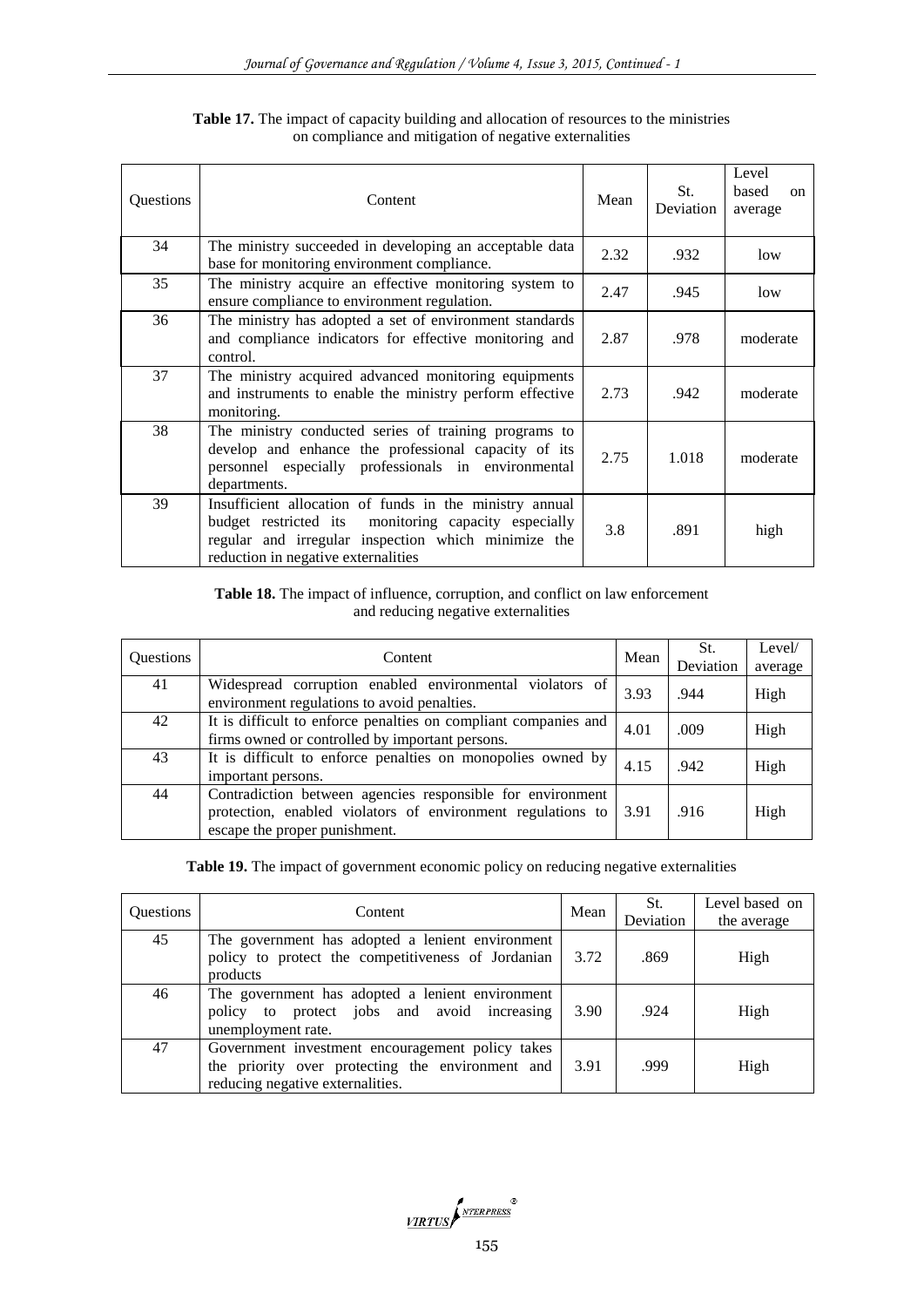|                       | Ranks |      |      |      |      |  |  |
|-----------------------|-------|------|------|------|------|--|--|
| Enforcement method    |       |      |      |      |      |  |  |
| Notice and warning    | 80.9  | 2.7  | 3.8  | 6.9  | 4.8  |  |  |
| Fines                 | 1.3   | 66.1 | 7.8  | 6.7  | 17.6 |  |  |
| Imprisonment          | 4.9   | 14.3 | 37   | 39.4 | 6.2  |  |  |
| Closing the facility  | 1.2   | 14.5 | 41.8 | 24.2 | 18.3 |  |  |
| $Imprisomment + fine$ | 12.3  | 2.4  | 9.6  | 22.8 |      |  |  |

**Table 20.** The most appropriate and effective method of enforcement

Note: Rank: 1= least effective, 5=most effective

|  |  |  |  |  | Table 21. The most appropriate and effective method of monitoring |
|--|--|--|--|--|-------------------------------------------------------------------|
|--|--|--|--|--|-------------------------------------------------------------------|

| Monitoring Technique                     | Rank |      |      |      |      |  |
|------------------------------------------|------|------|------|------|------|--|
|                                          |      |      |      |      |      |  |
| Central monitoring control systems       | 38.8 | 22.4 | 12.1 | 23   | 3.7  |  |
| <b>Environment Patrols</b>               | 19.4 | 42.4 | 10.9 | 20.6 | 6.7  |  |
| Regular inspection                       | 18.8 | 20   | 26.1 | 24.2 | 10.9 |  |
| Irregular inspection                     | 8.9  | 11.6 | 28   | 32.1 | 19.4 |  |
| Inspection by Customs Department offices | 10.5 | 12.1 | 24.4 | 6.1  | 46.9 |  |

Note: Rank: 1= least effective 5=most effective

**Table 22.** Motivation for insufficient budget allocation for environment purposes

| <b>Motivation</b>                            | Percent | Rank |
|----------------------------------------------|---------|------|
| General budget deficit                       | 33.0    |      |
| Priority on government agenda                | 26.7    |      |
| Pressure from interest groups                | 20.0    |      |
| Corruption                                   | 16.7    |      |
| Change in interests and priorities of donors |         |      |

Respondents in the sample were asked in the questionnaire to rank the motivations, according to their experience and opinion, behind government reluctance to allocate enough resources for the ministries to perform their environment tasks. Table 22 presents the ranking from 1 which refers to the most important to 5 which is the least important. It is clear that general budget deficit stands as the most important reason. All government agencies actually face difficulties in obtaining their demands. Rank 2 indicates that change in government priorities was the second most important reason for not allocating enough funds to the environment agencies. Pressure from interest groups averse to government involvement in environmental issues ranked third. The fourth rank was given according to the respondents in the sample to corruption. Corruption has developed in Jordan gradually to become a phenomenon due to many causes, the most important among them being; the government not pursuing corrupt official aggressively to avoid political instability, particularly since the "Arab Spring" events, second, government employees' salaries are at or below poverty line. Corruption is not restricted to low level officials but it is higher among top management and even politicians. The last rank was assigned to change in interest and priorities of foreign donors. The rank tells that there is no significant change on donors' side.

#### *4.4.1.3 Media reports*

This section demonstrate a sample of reports in Al Rai Newspaper which is the largest newspaper in the country and most of its shares are owned by Social Security Foundation. They reflect public concern of environmental issues, and a call for effective government actions against violators.

1) On pages 12-15 Al- Rai News paper presented on 2015-07-08 several reports and interviews describing pollution problems in the country (Editorials, 2015). One of these reports by Nessrin Dmour, says: Pollution problems in Al Karak District require immediate action. Another report by Bassam Al Salman: pollution in Al Ramtha District has become out of control. Another report held the title: 28 entrances for untreated animal source fertilizers to Jordan Valley. These roads are behind the collapse of regulation enforcement. Other reports contain the same complaints about pollution in Aqaba Port City, Ma~an City, Mafruq City, Bany Kenana City. In an interview with the minister of environment he said: "Poor coordination, inspection, monitoring, and weak law enforcement are behind the observed deterioration in environment conditions.

2) A farm was detected in Irbid governorate using waste water for vegetables irrigation. The directorate of agriculture in the governorate took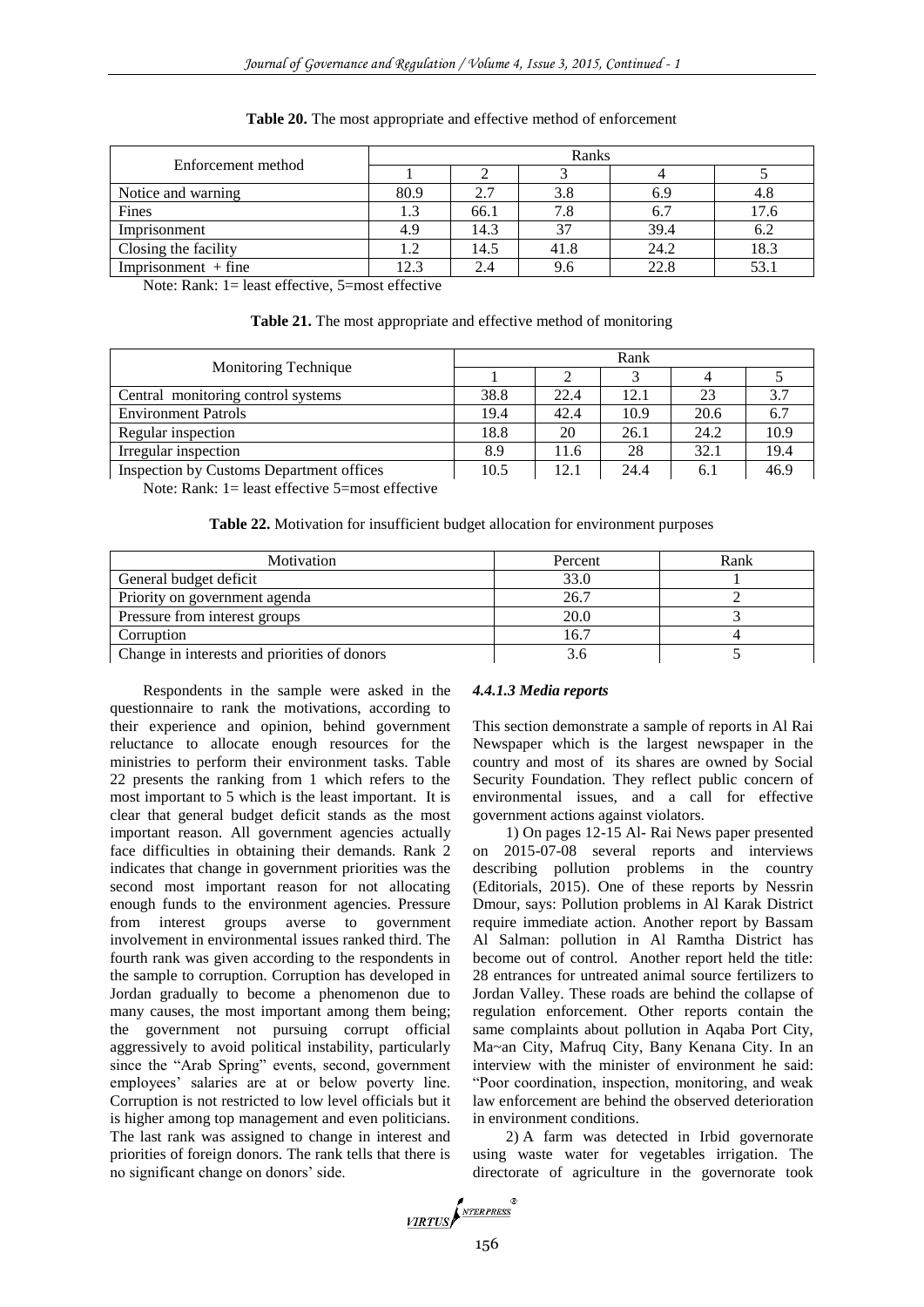samples for analysis. The case will be presented to the governor. Potential penalties were destroying the vegetables, and cleaning/remedying the soil at the expense of the farmer (Al Raiy News paper, 2015).

3) Pollution of drinking water in the North: the sources of pollution were Olive oil refineries. Directors of Health, Agriculture, Environment, and Water Departments issued another notice to the owner who had repeatedly violated regulations by polluting water springs in the governorate, which are the main sources of drinking water (Al Raiy News Paper, 2015).

4) The cost of smoking cigarettes is increasing. The percentage of second hand smokers also increased from 53.6% to 62.4% in public places. In an interview, the respondents said that the regulations are not working, selling cigarettes to teenagers continues. The behaviour of some doctors and nurses who smoke in front of teenagers reduces their credibility and raise question regarding all the slogans on smoking related diseases (Mouhamad, 2015).

5) A committee consisting of representatives of the municipality of Al Hashemia, Departments of Health, Agriculture, and Environment, civil societies in Zarka Governorates, presented a report detailing the extent of pollution in Al Hashemia area. The report contains pictures of polluted surface water and open areas. The report indicates that the problem is persistent and devastating despite all the demands from the local population. However the government had not taken any action. According to the report, the sources of pollution were: the Jordan petroleum refinery, Al Hussain electricity generators, and Al Kherba Al Samra wastewater treatment plant, in addition to twenty two medium and small factories with a variety of products such as plastic, detergents, dairy, textiles, paper mills and refrigerators. Some of these factories were not licensed. Some did not have in-house water treatment facilities. Instead, such factories dumped different forms of polluted materials into the areas' ecosystem. Annual emissions from the refinery exceeded 33 metric tons of  $CO<sub>2</sub>$  and  $NO<sub>2</sub>$ . In addition to wastewater from industrial processes, the residential area for the refinery employees also contributed to the pollution (Al Dostour News paper, 2014).

6) Al Hussain Electricity Plant generators contribute about 96 tons of  $C<sub>0</sub>2$  daily in addition to other gases. In addition, the station emits highly polluted wastewater which affect the ground water in the area.

7) Al Kherba Al Samra wastewater treatment plant: the plant was considered one of the four largest in the world using natural filtration technology. However, the quantity of wastewater that reaches the plant was more than double its capacity. Therefore, the released treated water to King Talal dam was useless because of high concentration of chemicals and heavy metals. Many farmers abandoned their lands because the water contaminated the soil in few years.

8) Under the title of *"Al Zarka water stream: history of pollution, without any serious solution"* published in: (ZadAlOrdon, 2015) the reporter interviewed two former ministers of water and irrigation in Jordan, Dr. Munther Haddadin and Dr. Hazem Al Naser. Both former officials explained in detail the deteriorated situation in the surrounding area of the stream. They admitted that factories around the stream dumped their wastes in the water and on land without any consideration. The pollution reaches King Talal Dam which is the destination of the stream. The quality of water in the dam caused irreversible damages to the citrus and vegetable farms in Jordan who have no alternative source of water. This situation poses a serious health concern. No solution in the near future is available. Furthermore, the former officials explained that all sources of fresh water in the region, including springs and surface water, which had previously attracted large numbers of tourists, had largely disappeared

9) Detection of high concentration of growth hormone in watermelon in the local market (Al Rai, 2015).

10) 150 detected cases of deforestation in Ajloun Governorate in four months. No response from the government to calls and recommendations for the enforcement of a stricter conservation policy according to activists (Al Rai, 2015).

11) Director of Food and Medicine Department states in an interview with Al Rai daily newspaper: influential lobbies mount pressures to be lenient in implementing standards (Al Rai, 2014) .

12) Plastic mills are the major source of Pollution, and diseases in Jerash Governorate (Al Rai, 2014).

#### **5 Study results and conclusion**

The goal of this study is to measure the effectiveness of command and control approach which has been adopted by the government of Jordan in attaining the environment policy goals; namely, controlling and reducing negative externalities. The study focused on evaluating the outcome of deterrence, monitoring, and enforcement measures of command and control approach. Quantitative changes in environment indicators in addition to descriptive statistics of the opinions of a sample of top management officials working on environmental issues in three ministries who responded to the questioner were presented to reflect the outcome of the activities of three ministries.

#### *5.1 Major findings include*

(a) Poor general deterrence effect. Table 1 shows that almost 75% of new investment projects were approved. This implies that their locations are far from water sources, communities, and forests. However this

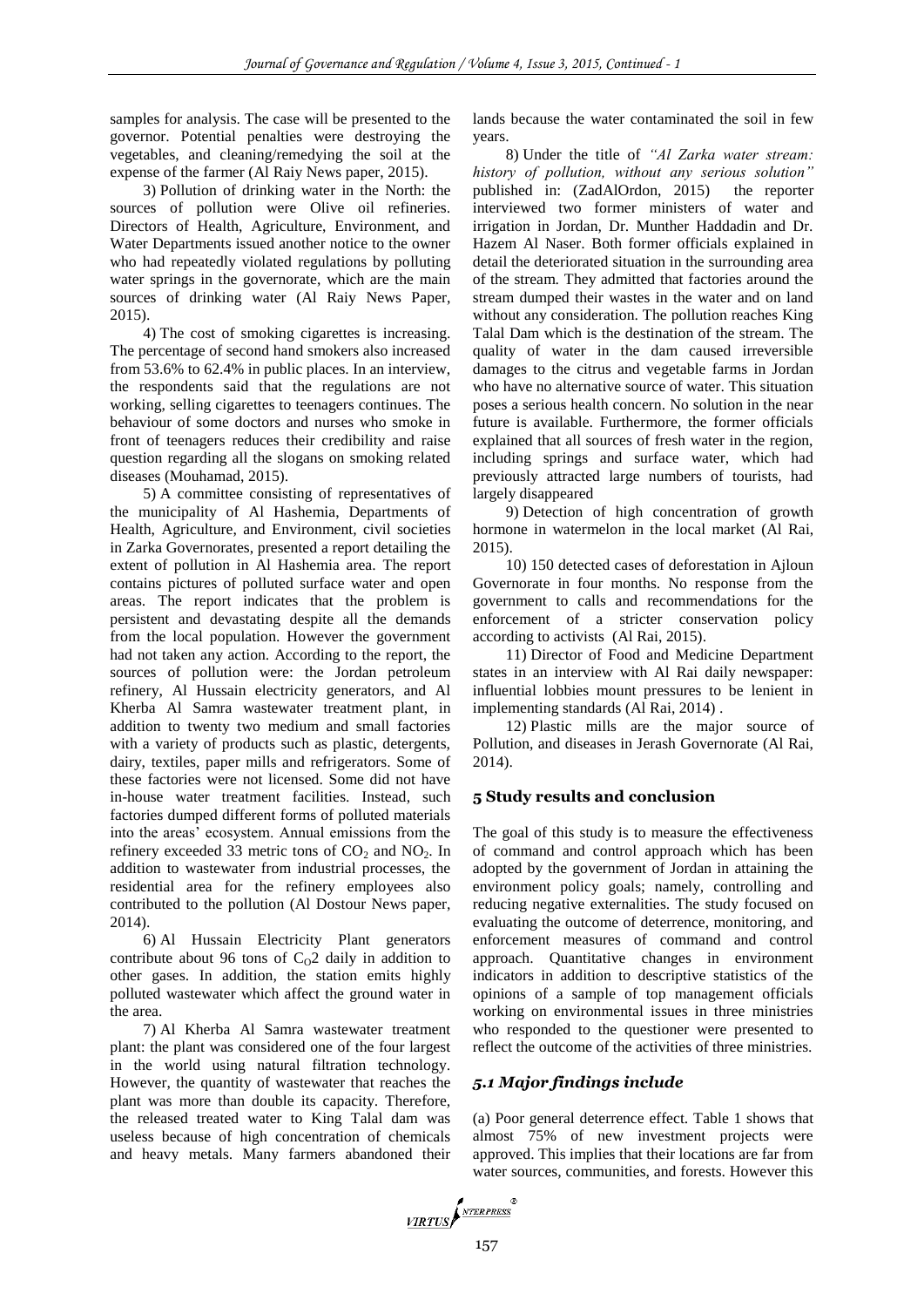contradicts both the survey results and the actual situation where most of the investment projects of all sorts, are either within communities or on their borders with few exceptions especially major industrial areas.

(b) Monitoring effects: monitoring generated low to moderate general impact. Table 3 demonstrates deterioration in monitoring activities. The performance of both regular and irregular inspection declined sharply or terminated completely. The frequency of inspections of major sources of pollution were few and symbolic. Table 6 reports a constant or declining number of inspections and facility shuttering by the environment patrols. The justification by the Department was a shortage in resources and avoiding conflict with violators. Mean values of the opinions of sample of respondents representing top management officials in the 3 ministries presented in Table 15 reinforce the above findings. According to their answers, they disagree that monitoring activities of the ministries were effective and achieved the goals of the environment policy of mitigating negative externalities.

B. Enforcement: data from the ministries reports and from the survey exhibit a low to moderate effect of enforcement instruments. For example, table 2 shows that pollution from noise increases 45% during the last 3 years. Table 9 shows that confiscated vehicles loaded with untreated animal source fertilizers decreased while the use of its use is increasing and also its negative externalities. Table 7 also depict a decline in number of confiscated trucks loaded with trees taken illegally from the forests in spite of the reports in the media on the alarming increase in cutting trees following series raises in energy prices. Tables 11 to 14 show that  $CO<sub>2</sub>$ , GHG, N2O increased substantially. CO2 for instance increased by 39%, GHG increased by 24%, N2O and other gases increased by 50%. The result is more air pollution and more negative externalities. Table 16 which reflects the opinions of the respondent sample covered by the survey, demonstrates that enforcement agencies were unsuccessful in protecting the environment and reducing negative externalities. The reasons are vagueness of articles language, absoluteness of criminal and procedural laws which make indictment extremely difficult and enable violators to escape serious punishment. Penalties are not costly to violators because terms of imprisonment are in most cases can be replaced with a relatively small fine. Articles usually set upper and lower limits of punishment; judges under various sources of pressure opt to impose the lower limit. Such outcomes consequently discourages environment officials because they realize that their efforts led to no serious consequences to the violators. A significant downward trend in the number of referrals to the Department of Justice for civil environmental cases because environmental criminal prosecutions, sentences, and fines experienced significant decline.

Another justification for ineffectiveness, is the influence of firms' managers or owners who can override any serious threat or pressure to comply. Both scenarios, the influence effect and legal system limitation encourage the spread of corruption which become another cause of ineffectiveness of environmental policy.

c. The justifications for the shortcomings according to the respondents were: shortage in personnel, equipment training and inappropriate control systems, databases and data analysis. In their opinion, insufficient resources has led to inverse effect on environmental enforcement and conformity to the regulations.

d. Since the economic entities main goal is to maximize their profit, they have no incentive to comply and stop pollution if they experienced no or rare inspections or enforcement actions for any reason. The following remarks by the minister of environment support the findings of this study in a very strong manner. The minister outlined the major challenges facing the Ministry of Environment (Ministry of Environment, 2014) .

-Weak regulations and standards govern pollution, and apparent failure of the environmental agencies in monitoring levels of pollution.

-Lack of public awareness of environment issues and the necessity for dealing with the threats to the environment.

-Overlap of roles and responsibilities between several environmental agencies at the same time low level of coordination among policy-makers.

-The difficulty of implementing current regulations and the slow law enforcement process.

-Management and treatment of waste from disposal and discharge and or reuse is inefficient.

-High and increasing levels of pollution especially emissions from industry and transport sources.

-Adopted environmental policies are ineffective in dealing with environmental threats in addition to poor financing and capacities, incapable human resources due to hiring policy in the public sector.

-Increasing desertification because of urban expansion, at the expense of agricultural land.

Admitting these shortcoming by the minister does not implicate immediate changes in the approach in principle. In other words the command in control is still the official method by the three ministries responsible for environment policy. In fact these remarks do not represent an evaluation of the approach but the causes of ineffectiveness from his point of view and his experience. It is our interpretation, that these comments prove that command and control is costly, it needs capital resources, human resources, commitment, vigilance, hard core government organizations.

VIRTUS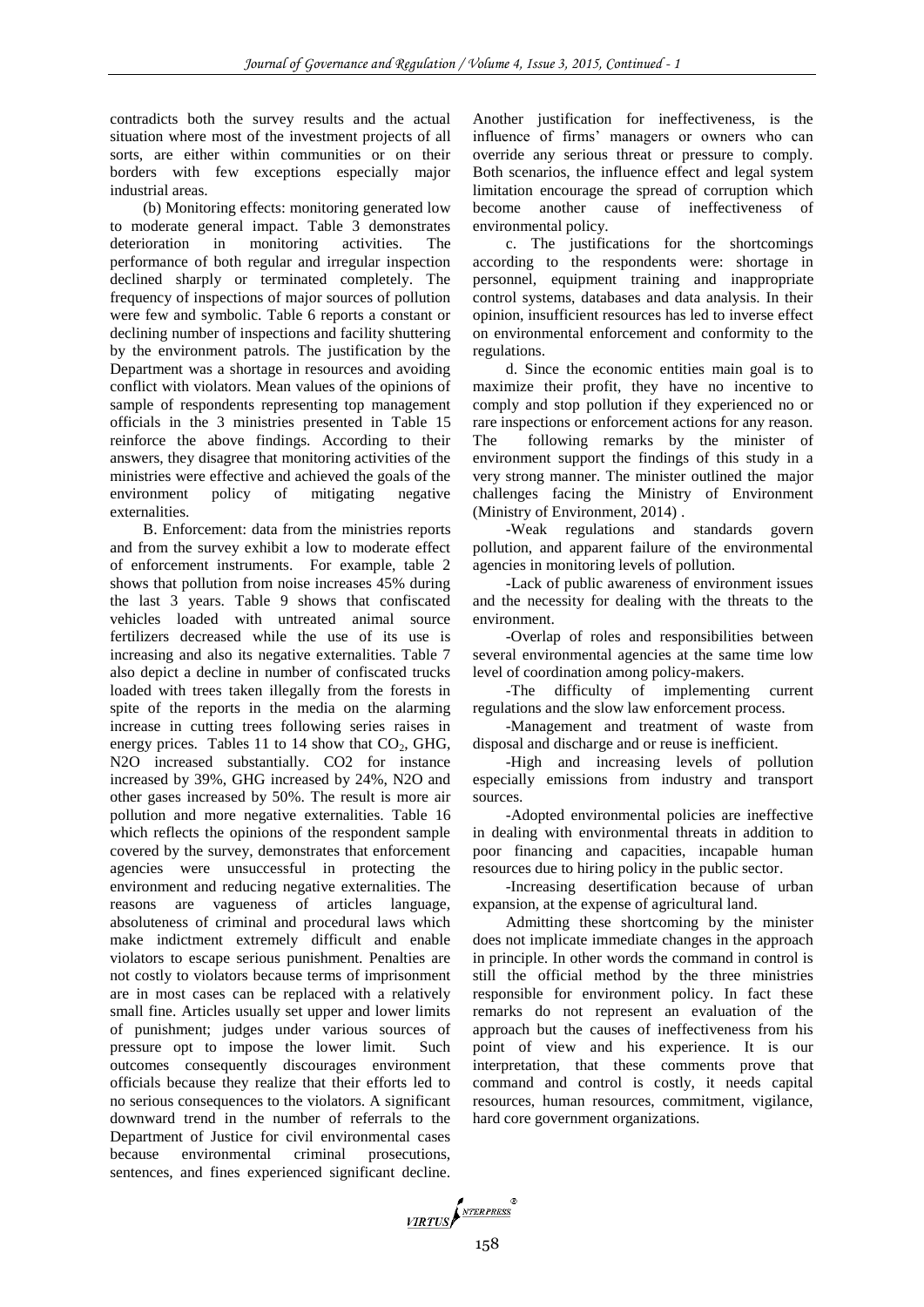## *5.2 Conclusions*

The empirical evidence obtained from this study suggests that the performance of the three ministries in the essential activities: deterrence, monitoring, and enforcement was below the sufficient level required to achieve significant reduction in negative externalities. The implementation of the government's environmental policy turned out to be ineffective based on secondary data obtained from government reports, survey data, and reports in the media. Further, monitoring and enforcement activities conducted by the three ministries did not generate sufficient level of reductions in pollution indicators; at least since the foundation of the Ministry of Environment. This shortcoming is reflected by the Ministry of Environment reports, although environmental laws and regulations in general were enacted many years earlier as part of the laws of Ministries of Health and Agriculture.

There reasons for observed failure can be summarised as:

 First, Lack of appropriate funding to environment protection activities; namely monitoring and deterrence despite the generous donations from foreign governments and NGOs, in addition to international organizations.

 Second, large industries and monopolies owned or managed by influential persons or groups do not comply or only partially comply with regulations.

• Third, poor organizational capacity in the three ministries.

 Fourth, poor morale and incentive among government employees to perform their duties. This could be attributed to the fact that their financial compensation is relatively low in comparison with their counterparts in the private sector and to minimum standards of living.

 Fifth, a sense of futility of expended effort among the employees based on their experience with the performance of law enforcement bodies represented by the governors and courts. This feeling encourages them to turn a blind eye to the violations to avoid trouble or in exchange for bribes.

• Sixth, environmental issues are not a top priority of the government which is preoccupied with security issues and dealing with the unprecedented influx of refugees.

 Sixth, the political atmosphere in Jordan and the region, the tribal form of governance, weakness of democratic institutions contribute to the failure of the agencies to perform better.

## *5.3 Recommendations*

1- The study reveals that poor delineation of each of the three concerned ministries' duties and scope of responsibility has hindered the implementation of environmental policy. The laws of Ministries of Health, Agriculture and Environment should be

reviewed considerably to omit overlap in responsibilities and duplication in effort. Most environmental protection duties should be solely allocated within the jurisdiction of the Ministry of Environment. Very specialized tasks that the MoE lacks the capabilities to perform, or naturally belong to other ministry should be assigned to that ministry alone.

2- It is important for Jordan to have a comprehensive legal framework in place. The current legal system does not meet this requirement. Both, foreign as well as Jordanian investors have serious conservations toward the judicial institutions. Therefore, they either avoid investment in Jordan, or invest under conditions that differences should be settled according to the foreign laws and courts. Both criminal and procedural laws require revision and modernization in the light of past experience and the experience of developed countries to remove all pitfalls and clarifying vague articles as possible.

3- Prescribed financial penalties and fines have become obsolete and insignificant because of inflation. At the same time, the authority of judges to choose the minimum of the range of imprisonment sentence should be controlled and the trade-off between imprisonment and fines should be accepted only in exchange for very high compensation. Firms and individuals who commit serious and repeated violations and harm the environment should expect formidable punishment in order to achieve the required compliance level.

4- Effective monitoring and enforcement is costly. At the same time, disregarding the environment is more costly in both short and long run. Enough resource allocation and appropriate capacity building for environment protection agencies is a necessity for sustainable development.

5- The experience of developed countries has proven that the command and control approach is insufficient as a sole tool for environmental policy. The time has come for reconsidering price-based and rights-based measures in Jordan. This report provides practical policy review concerning the effectiveness and efficiency of alternative environmental policy instruments for greater environmental improvements.

6- Corruption should be confronted firmly by the government. At the same time the impact of unlawfully exerted influence on court proceedings and decisions as well as on administrative agencies should be controlled. Inequality in dealing with violators should be omitted.

7- These findings provide important preliminary evidence about the merits of environmental protection policy in achieving its pronounced goals. By highlighting the impact of monitoring and enforcement on measured environmental outcomes, this study will aid both policy makers in Jordan as well as the various donor agencies which have been providing assistance to Jordan to mitigate negative externalities for several years.

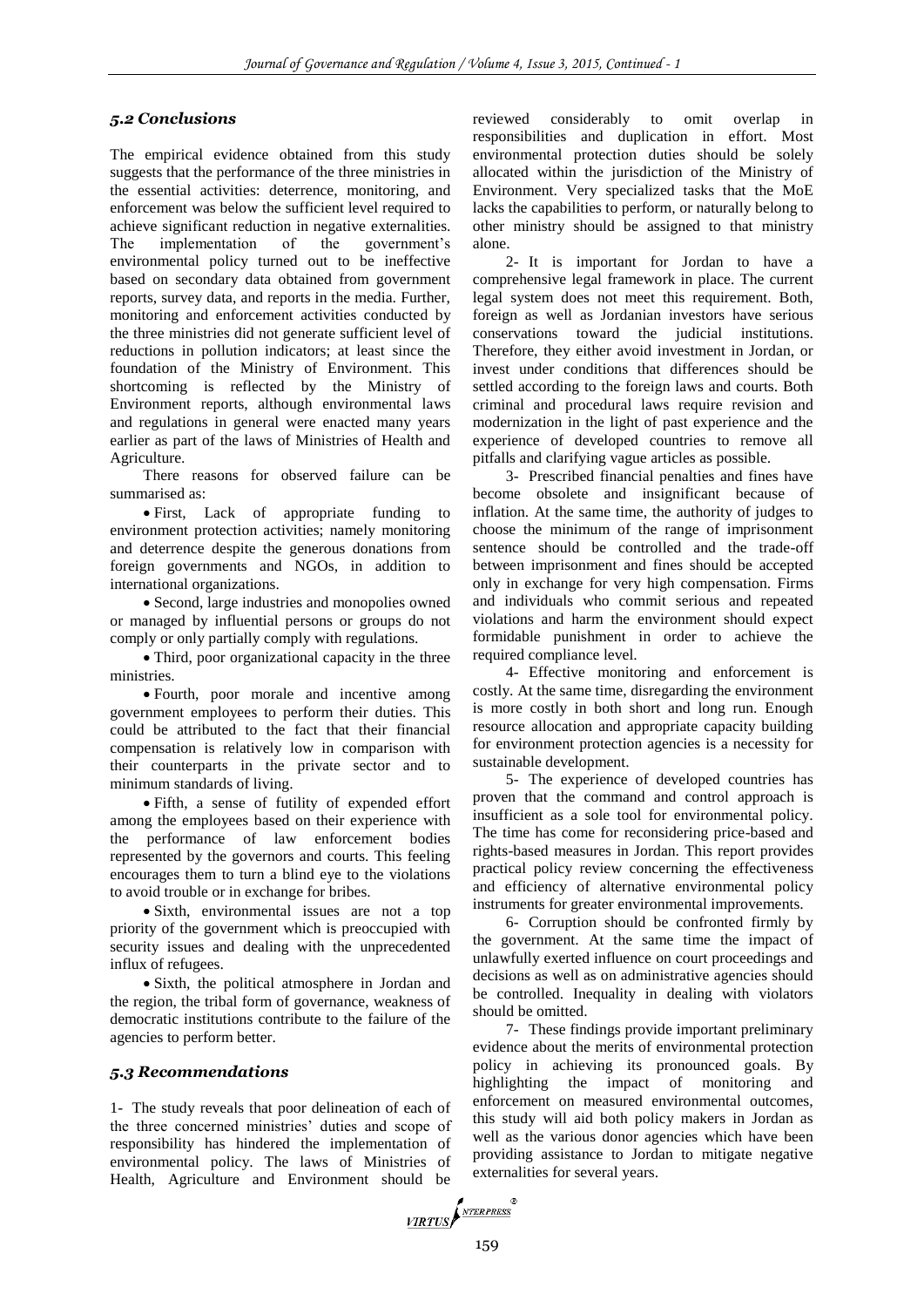#### **References**

- 1. (EPA), T. U. (1990). (The National Pollution Prevention Centre for Higher Education).
- 2. Adam Akullian, C. K. (n.d.). *Plastic Bag Externalities and Policy in Rhode Island.* Enviromental Law and Policy.
- 3. Al Rai. (2014, September 3). Amman, Jordan: Al Rai Press.
- 4. Al Rai. (2015, April 24th). Watermelon is ripe. *Al Rai News Paper*. Amman, Jordan: Al Rai Press.
- 5. *Al Rai News paper*. (n.d.). Retrieved from http://www.jordanzad.com/index.php?page=article&id  $=13140.$
- 6. Al Raiy News paper. (2015, April 7). detection farmer using waste water for irregation of vegtables. *Al Raiy New Paper*. Amman, Amman, Jordan: Al Raiy press.
- 7. Al Raiy News Paper. (2015, March 19). Polluting water springs in the Northern Governarates. *Al Raiy News Paper*. Amman, Amman, Jordan: Al Raiy Press.
- 8. Anderlini, L. a. (2000). *Transaction costs and the robustness of the Coase theorem.* London WC2A 2AE: Southampton and Georgetown Universities &London School of Economics and Political Science.
- 9. Anderson, J. E. (2010). *public policy making, 7th ed.* Cengage Learning; 7 edition.
- 10. Andrews, C. &. (2006). *Agent-based modeling of industrial ecosystems.* EPA ORD.
- 11. Andrews., R. N. (1993). *Environmental Policy in the Czech and Slovak Republic in a Vári and P. Tamás (eds.), Environment and Democratic Transition: Policy and Politics in.* Boston: Kluwer Academic Publishers.
- 12. Belliveau, R. T. (1999 ). Pollution Trading and Environmental Injustice. *Duke Environmental Law & Policy Forum*, 231-289.
- 13. Blackman, A. (2010, Summer). Alternative Pollution Control Policies in Developing Counries. *Review of Environmental Economics and Policy, Volume 4, issue 2*, pp. 234-253.
- 14. Blackman, A. (2013). *Alternative Pollution control policies in Developing Countries.* Symposium: Environmental Quality and Economic Development.
- 15. Bovenberg L., a. G. (2002). *Environmental taxation and regulation, Chapter 23, Volumen III. Handbook of Public Economics.* Elsevier Science, North-Holland.
- 16. Boyan, W. O. (1992). *Political Theory in a Closed World: Reflections on William Ophuls, Liberalism and Abundance.*
- 17. Cambridge Dictionaries Online. (2015). Cambridge University Press. Cambridge, UK.
- 18. Carlough, L. (2002). *General Deterrence of Environmental Violation:A Peek into the Mind of the Regulated Public.* Portland, Oregon: Department of Environmental Quality.
- 19. Conybeare, J. A. (1980). International organization and the Theory of Property rights. University of Wisconson.
- 20. Cornes, R., & Sandler, T. (1986). The Theory of Externalities, Public Goods, and Club Goods. *FinanzArchiv / Public Finance Analysis)*, pp. pp. 332- 334.
- 21. Dama, M. (2012, November Thursday,15th). Wide discontent of an increase in Fuel prices in Jordan. *AL Sharq AL Awsat, the international Arab Newspaper*. no. 12406.
- 22. Daniel A. Mazmanian, M. E. (2009). *Toward Sustainable Communities: Transition and Transformations in Environmental Policy.* MIT Press, 2009.
- 23. David Heres, S. K. (2013). Understanding Public Support for Externality-Correcting Taxes and Subsidies: A Lab Experiment . *Basque Center for Climate change C3 Working Paper Series.*
- 24. Davies, J. C. (1998). *Pollution Control in the United States: Evaluating.* Washington, D.C. : Resources for the Future.
- 25. Decker, C. a. (2005). Adherence to Environmental Law: The Strategic Complementarities of Compliance Decisions. *The Quarterly Rev. of Eco. and Finance vol 45:4-5*, 641-661.
- 26. Dietrich, E. (2004). Regulatory Factors Shaping Environmental Performance at Publicly-Owned Treatment Plants. *Journal of Environment, Economics and Management vol 148*, 655-681.
- 27. Durwood Zaelke, M. S. (2005). *Compliance, rule of law,& good governance, What Reason Demands: Making Law Work for Sustainable Development.*
- 28. Elinor Ostrom, T. D. (2002). *The Drama Of The Commons.* Washington, DC: National Academy Press.
- 29. Ellerman, A. D. (2005). A Note on Tradeable Permits. *Environmental & Resource Economics*, 123–131.
- 30. Ellig, J. a. (2010). *The Quality and Use of Regulatory Analysis.* Mercatus Center, George Mason University, working paper.
- 31. Foulon, J. L. (2002). Incentives for Pollution Control: Regulation or Information? *Journal of Environmental Economic and Management, vol. 44:1*, 69-187.
- 32. Friedman, M. (n.d.). Social responsibility  $> A$  Waste Of Money .
- 33. Fullerton, D., Leicester, A., & Smith, S. (2008). *Environmental taxes.* Oxford: Oxford University Press.
- 34. Ganguly, P. (n.d.). *Environmental Pollution Regulations.* Ostrava, Czech Republic: Center for Europian Studies,USB- Technincal University of Ostrava.
- 35. Gerasa News. (2015, May Friday, 1). Amman, Jordan: www.gerasanews.com.
- 36. Gray & Shadbegian, W. &. (2007). The Environmental Performance of Polluting Plants: A Spatial Analysis. *Journal of Regional Science; vol.47:1*, 63-84.
- 37. Gray, W. &. (2005). When and Why do Plants Comply? Paper Mills in the 1980s. *Law & Policy, Vol. 27:2*, 238-261.
- 38. Gray, W. S. (2007). The Environmental Performance of Polluting Plants: A Spatial Analysis. *Journal of Regional Science, vol. 47:1*, 63-84.
- 39. Gruber, J. (2011). *Public Finance and Public Policy, thrd ed.* Worth Publishers.
- 40. Gunningham. (1994). *Policing Pollution.* Australian National University.
- 41. Gunningham, N. (2002). *Beyond Compliance: Next Generationenvironmental Regulation.* Melbourne: Institut University of South Australia.
- 42. Gunningham, N. K. (2003). *Shades of Green: Business, Regulation, and Environement.* Stanfrod: Stanford University Press.
- 43. Gunningham, N. T. (2005). Motivating Management: Corporate Compliance in Environmental Protection. *Law & Policy, Vol.27:2*, 289-316.

VIRTUS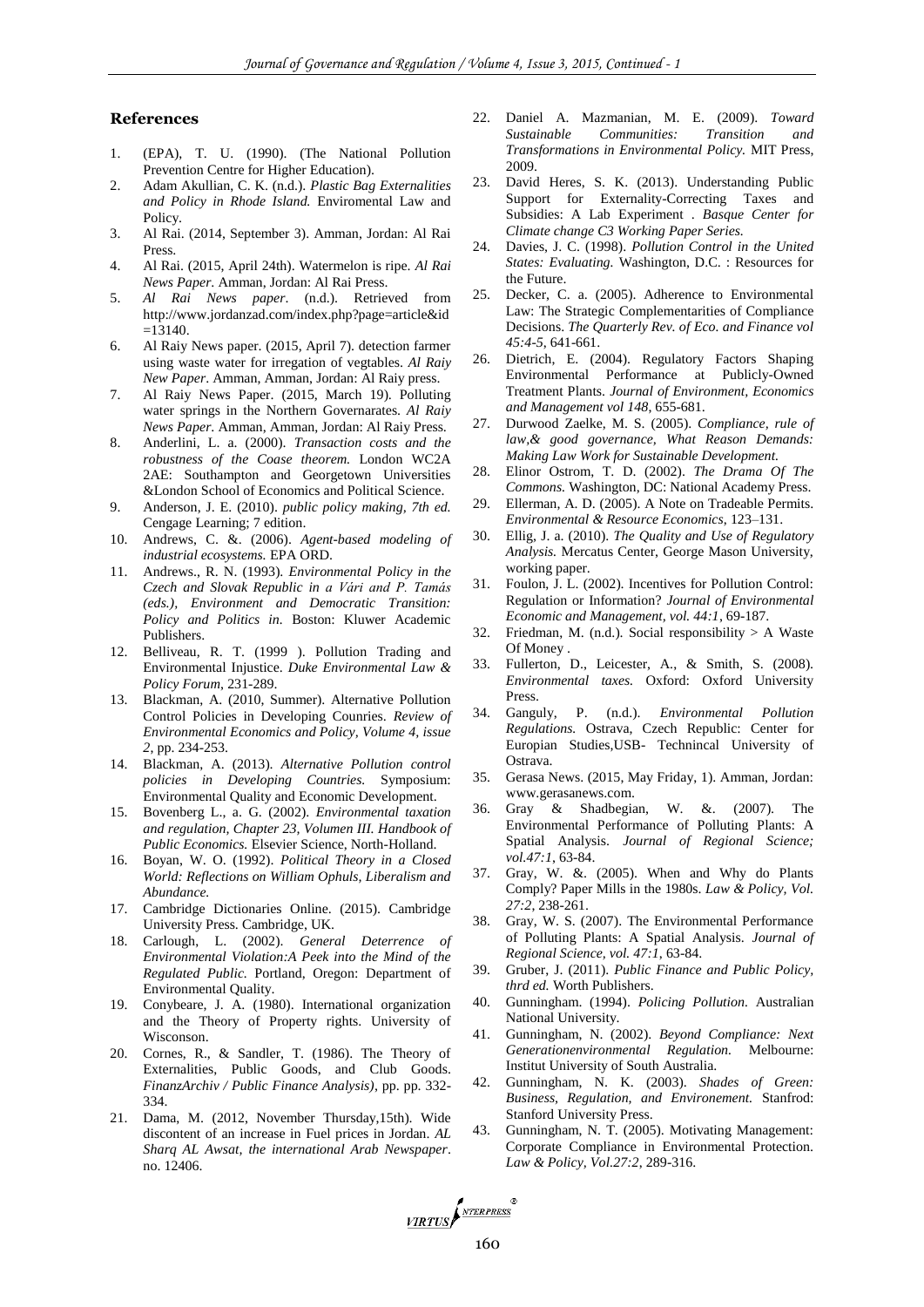- 44. Hammar, H. A. (2004). Political Economy Obstacles to Fuel. *Energy Journal 25 (3)* , 1-17.
- 45. Hanna Zell, D. Q. (2010). Air pollution research: visualization of research activity using densityequalizing mapping and scientometric benchmarking procedures. *Journal of Occupational Medicine and Toxicology, 5:5*, 1-9.
- 46. Harrison, K. ( 2013). *The Political Economy ofBritish Columbia's CarbonTax.* No. 63, OECD Publishing.
- 47. Harrison, K. (2013). The Political Economy of Brithish Columbia's Carbon Tax, No. 43. Canada, British Columbia: www.oecd.org/env/workingpapers.htm.
- 48. Health, M. o. (2015, February Tuesday). Direcotorate of Pharmatical suppliesl.
- 49. Helmut, W. &. (2002). *Capacity Building in National Environmental Policy A Comparative Study of 17 Countries.* New York: Springer -Verlag Berlin Heide1berg.
- 50. Hertog, J. d. (2010). Review of Economic Theories of Regulation. *Utrecht School of Economics* (pp. Discussion Paper Series 10-18). Utrecht, The Netherlands.: Utrecht School of Economics.
- 51. Hogwood, P., & Gunn. (1984).
- 52. Hunter, S. &. (1996). Determining an agency's regulatory style: how does the EPA water office enforce the law? *? Western Political Quarterly, 45(2)* , 403–417.
- 53. Hurwicz, L. (1995 ). What is the Coase Theorem? . *Japan and the World Economy*, 49-74.
- 54. James Alm, H. S. (2011). *Designing Economic Instruments for the Environment in a Decentralized Fiscal System.* Working paper,1104.
- 55. Kay, J. V. (1990). *"Regulatory Reform: An Appraisal" in Majone, Giandomenico (ed.) Deregulation or Re-regulation.* London: Pinter Publishers, pp. 223-251.
- 56. Keats, M. a. (2005). Allocation of carbon emission certificates in power sector. *Climate Change*, 61078.
- 57. Keith Brouhle, C. G. (2004). *The Use of Voluntary Approaches for Environmental.* Washington, DC : U.S. Environmental Protection Agency, Working Paper Series # 04-05.
- 58. Khanna, M. &. (2002). Corporate Environmental Management:Regulatory and Market-based Incentives. *Land Economics, Vol. 78:4*, 539-558.
- 59. Krause, J. K. (1997). *Introduction to Environmental Externality Costs.* NW Boca Raton, FL, USA: CRC Press.
- 60. Kuminoff, V. N. (2007). Evaluating Regulation and Conservation Policy for California's Agrienvrionmental Externalities. *California Agroecosystem Services: Assessment, evaluation and policy perspectives.* Davis: University of California.
- 61. Laplante, B. L. (2000). Economic Theory of Public Enforcement of Law. *Journal of Economic Literature, Vol. 38:1*, 45-76.
- 62. Lehmann, P. (2008). *A review of Economic Literature.* Leipzig, Germany: Helmholtz Center for Environmental Research.
- 63. Lubell, M. W. (2009). *Collaborative watershed partnerships in the epoch of sustainability. In Toward sustainable communities transition and transformations in environmental policy.* Cambridge, MA: MIT Press.: , eds. D. A. Mazmanian and M. E. Kraft, 255–88.
- 64. M. Azeem Khan, M. I. (2002, Winter). Economic Evaluation of Pesticide Use Externalities in the Cotton Zones of Punjab, Pakistan. *The Pakistan Development Review, 41:4 Part II*, pp. 683-698.
- 65. Malloy, T. &. (2004). *Innovation, Regulation and the Selection Environment.* University of Calfornia.
- 66. Marc, H. S. (2006). *Evaluating Effectiveness A framework for assessing management effectiveness of protected areas 2nd Edition.* Cambridge, UK: IUCN, Gland, Switzerland and Cambridge, UK.
- 67. MatthewG.Nagler. ( 2011, September, Volume LIX, No. 3). Negative Externalities, Competition and Consumer Choice. *The Journal Of Industrial Economics*, pp. 396-421.
- 68. Maxwell, J. L. (2000). Self-Regulation and Social Welfare: the Political Economy of Corporate Envoronmentalism. *Journal of Law and Economic, Vol. XLIII*.
- 69. Mazur, E. (2011). *Environmental Enforcement inDecentralised Governance Systems:"Toward a NationwideLevel Playing Field".* No. 34, OECD Publishing.
- 70. Miller, A. (2005). *What Makes Companies Behave? An Analysis of Criminal and Civil Penalties Under Environmental Law.* http://ssrn.com/abstract=47184.
- 71. Millock, K. C. (2004). Environmental taxes: A Comparison of French and Swedish Experience from Taxes on Industrial Air Pollution. *Journal for Institutional Comparison, Vol. 2(1)*, pp. 30-34.
- 72. Ministry of Environment. (2014). *Jordan's Third National Communication on Climate Change.* UNDP.
- 73. Ministry of Environment. (2014). *Strategic Plan 2014- 2016.* Amman, Jordan: Ministry of Environment.
- 74. Ministry of Environment. (2015). *Strategic Plan 2014- 2016.* Amman, Jodan: Ministry of Environment.
- 75. Ministry of Environment., t. G. (n.d.). *The Ministry of Environment*. Retrieved December 2nd, 2015, from The Ministry of Environment.
- 76. Morelli, J. (2011). Environmental Sustainability: A Definition for Environmental Professionals. *Journal of Environmental Sustainability*, 1-9.
- 77. Mouhamad, S. C. (2015, April 17). The cost of smoking has increased to JD508. *Al Raiy News Paper*. Amman, Jordan: Al Raiy News Paper Press.
- 78. Musgrave, R. A. ( 1989). *Public Finance in Theory and practice, 5th ed.* New York: McGraw Hill.
- 79. OECD. (2000). *Reducing the risk of policy failure: challenges for regulatory compliance.*
- 80. OECD. (2010 ). *Environmental Performance Reviews.* OECD.
- 81. OECD data sources. (2013). *Environment at a Glance.* OECD Publishing.
- 82. Orr Karassin, a. O. (2009). From Regulation To Implementation: Responsive Assessment of Environmental Compliance And Enforcement. *Journal of Environmental Assessment Policy and Management*, 1-37.
- 83. Osman, F. A. (n.d.). Public Policy Making: Theoriesand Their Implicationsin Developing Countries. *Asian Affairs*, 37-53.
- 84. Pascoe, F. B. (2004). *Environmental Compliance and Enforcement Indicators:Environment Canada Pilot Projects – Addressing Challenges.* Environment Canada.
- 85. Persson, Å. (2004). *Policy Integration for Sustainability.* Stockholm Environment Institute .